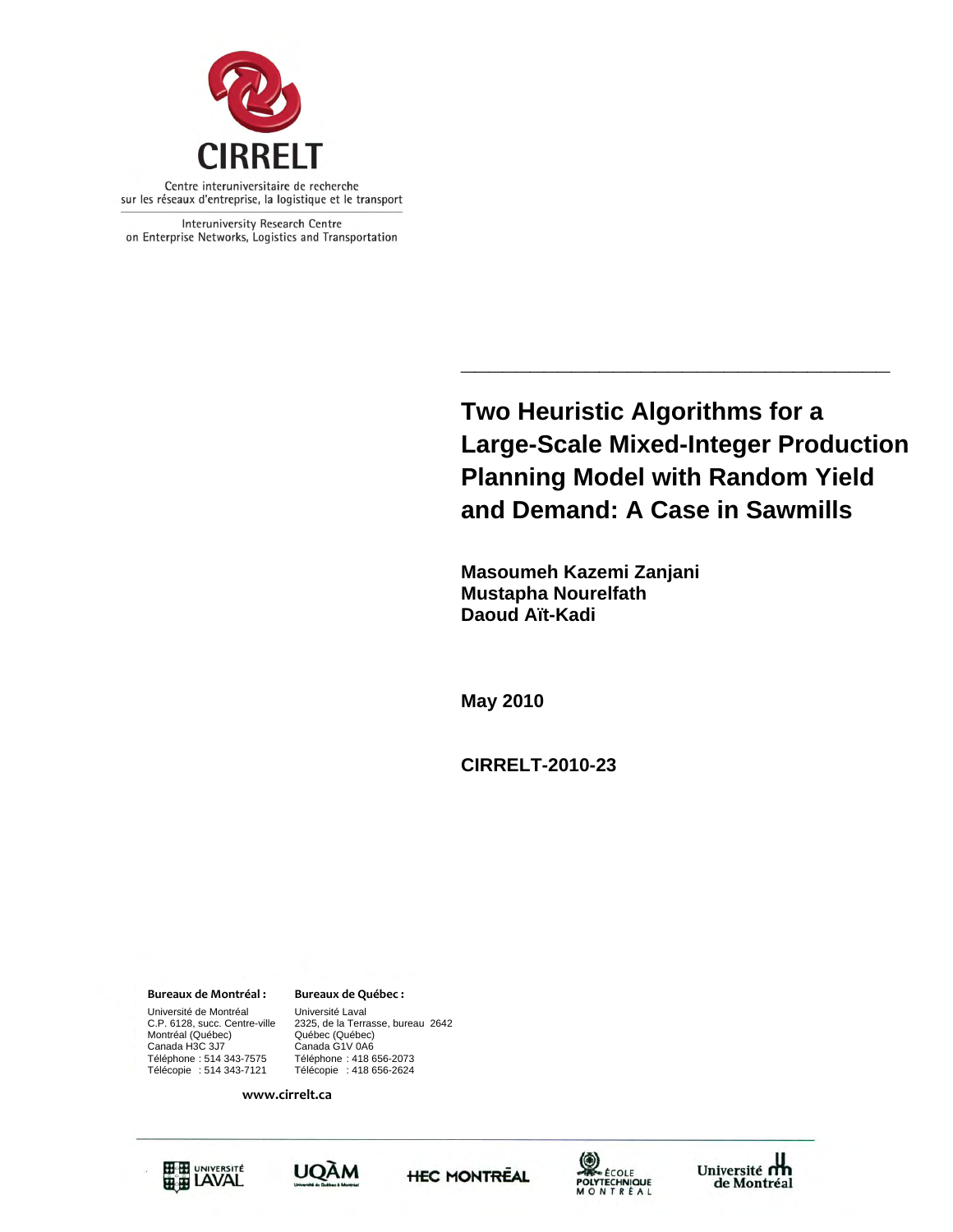# **Masoumeh Kazemi Zanjani\* , Mustapha Nourelfath, Daoud Aït-Kadi**

Interuniversity Research Centre on Enterprise Networks, Logistics and Transportation (CIRRELT) and Department of Mechanical Engineering, 1065, avenue de la Médecine, Université Laval, Québec (Québec) G1V 0A6

**Abstract***.* This study considers a real-world multi-period, multi-product production planning problem involving set-up constraints, with random yield and demand. The resulting large-scale multi-stage stochastic mixed-integer model cannot be solved by using the mixed-integer solver of a commercial optimization package. The production planning model is a mixed-integer programming (MIP) model without any special structure. As a consequence, developing efficient decomposition and cutting plane algorithms to obtain a good solution in a reasonable amount of time is not straightforward. We use two solution strategies to find good solutions with an acceptable gap to the optimal solution: (1) The first strategy is based on the progressive hedging algorithm (PHA). The solution of this strategy is a local optimum and an upper bound for the optimal objective value of the multi-stage stochastic model. (2) The second strategy is a successive approximation heuristic which solves the problem by considering only a subset of scenarios which is updated at each iteration. We introduce scenario selection rules in order to increase the rate of convergence and the quality of solution. Computational experiments for a real world large-scale sawmill production planning model verify and compare the effectiveness of the two proposed solution strategies in finding quickly good approximate solutions.

**Keywords**. Production planning, random yield, sawmill, stochastic programming, sample average approximation, Monte Carlo simulation.

**Acknowledgements.** This work was supported by Forest E-business Research Consortium (FOR@C) of Université Laval.

Les résultats et opinions contenus dans cette publication ne reflètent pas nécessairement la position du CIRRELT et n'engagent pas sa responsabilité.

**\_\_\_\_\_\_\_\_\_\_\_\_\_\_\_\_\_\_\_\_\_\_\_\_\_\_\_\_\_**

Dépôt légal – Bibliothèque et Archives nationales du Québec, Bibliothèque et Archives Canada, 2010

© Copyright Kazemi Zanjani, Nourelfath, Aït-Kadi and CIRRELT, 2010

Results and views expressed in this publication are the sole responsibility of the authors and do not necessarily reflect those of CIRRELT.

<sup>\*</sup> Corresponding author: Masoumeh.KazemiZanjani@cirrelt.ca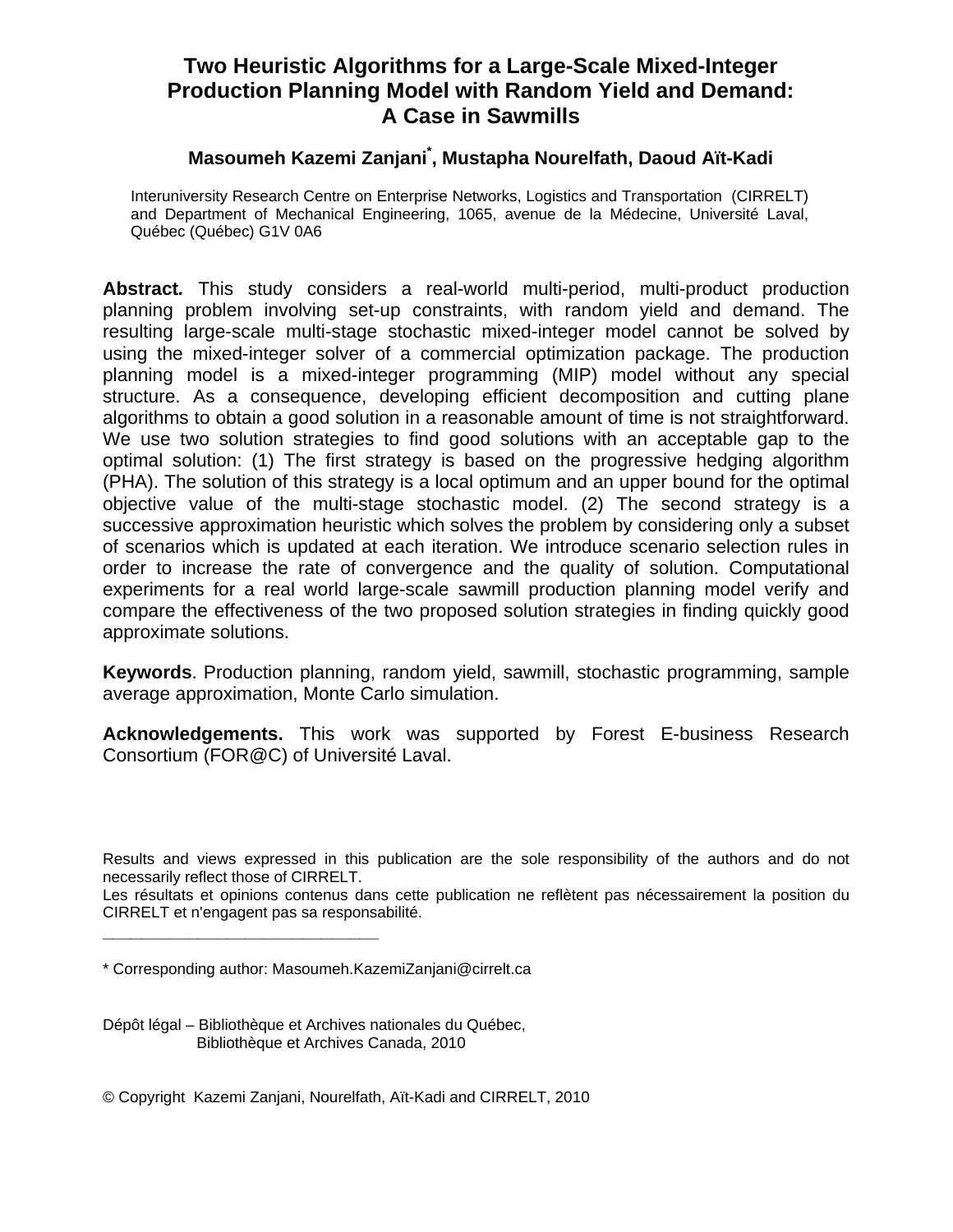## **1- Introduction**

Stochastic programming (Birge, 1997) and robust optimization (Mulvey et al., 1995) has been applied in several production planning contexts under uncertain environments (see for example, Escudero et al. (1993); Bakir and Byrne (1998); Huang K. (2005); Brandimarte (2006); Mula et al. (2006); Leung et al. (2007)). These applications and others have demonstrated that incorporating uncertainty into production planning models is significant because it has been demonstrated that in most of real-world applications, stochastic models propose more robust production plans than their deterministic counterparts. However, such stochastic approaches may lead to models of non manageable sizes. In particular, when random parameters are characterized by a dynamic behavior throughout the time, the decision process should take place in multiple stages of time, as the information is revealed. The resulting multi-stage stochastic program becomes computationally intractable as the number of scenarios increases. The mentioned complexity is even intensified when the production planning problem is formulated as a multistage stochastic mixed-integer (MS-MIP) program.

In this paper we study a multi-period production planning problem that is motivated by a real life case study, and that results in a large-scale MS-MIP. In this problem, alternative processes produce multiple products from several classes of raw materials. However, regarding the set-up considerations, only one family of processes can be run in each period. In each period in the planning horizon, we are looking for the selection of a family of processes, the number of times each process should be run, as well as the consumption of each material class. The objective is to minimize products inventory/backorder and raw material consumption costs, regarding fulfillment of products demands, machine capacities, and material inventory. We study a manufacturing environment where the characteristics of raw materials are non-homogeneous and random. Thus, the quantities of products that can be produced by each process (process yields)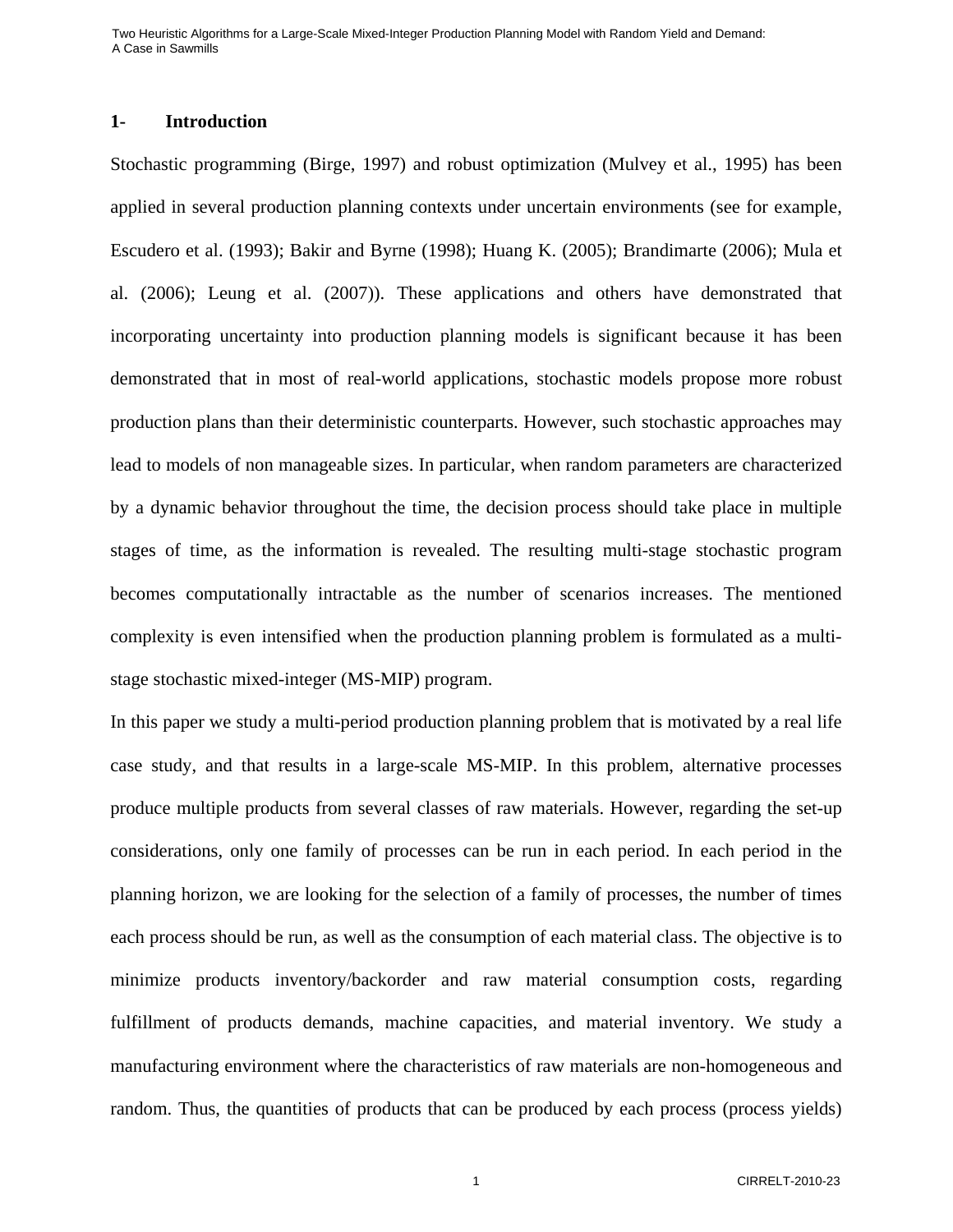are random variables. Moreover, the demand is also uncertain and non-stationary during the planning horizon. This study is motivated by the production planning problem in sawmills. The raw materials in sawmills are the logs which have non-homogeneous characteristics. Moreover, the lumber demand in the market is also uncertain.

Kazemi Zanjani et al. (2010a,b,c) developed a set of stochastic and robust optimization models to deal with different aspects of production planning in sawmills under uncertainty. In Kazemi Zanjani et al. (2010c), a two-stage stochastic programming model is proposed to deal with the uncertainty in the quality of raw materials, while a robust optimization approach is used in Kazemi Zanjani et al. (2010a) to find a more robust production plan in this problem. In Kazemi Zanjani et al. (2010b), a multi-stage stochastic programming model is proposed considering that both raw materials and demand are random. Unlike Kazemi zanjani et al. (2010a,b,c), we address this problem by taking into account set-up constraints. This is an important extension to widen the application of our approach. In fact, regarding the technological constraints for changing machine set-ups in some sawmills, only one process family including processes with similar setup requirements can be executed in each period. As a consequence, set-up constraints should be taken into account in the production planning model.

We model the problem as a multi-stage mixed-integer stochastic program with full recourse based on a hybrid scenario tree for the random yield and demand. While the newly developed model is applicable to a larger number of sawmill cases, a challenging problem is faced for solving real-life instances in reasonable time. In this paper, we consider a realistic large-scale problem as the case study. A mixed-integer solver of a commercial optimization package, namely CPLEX MIP solver is not capable to solve the resulting deterministic equivalent model, due to memory problem. Thus, other solution strategies should be considered to find good approximate solutions.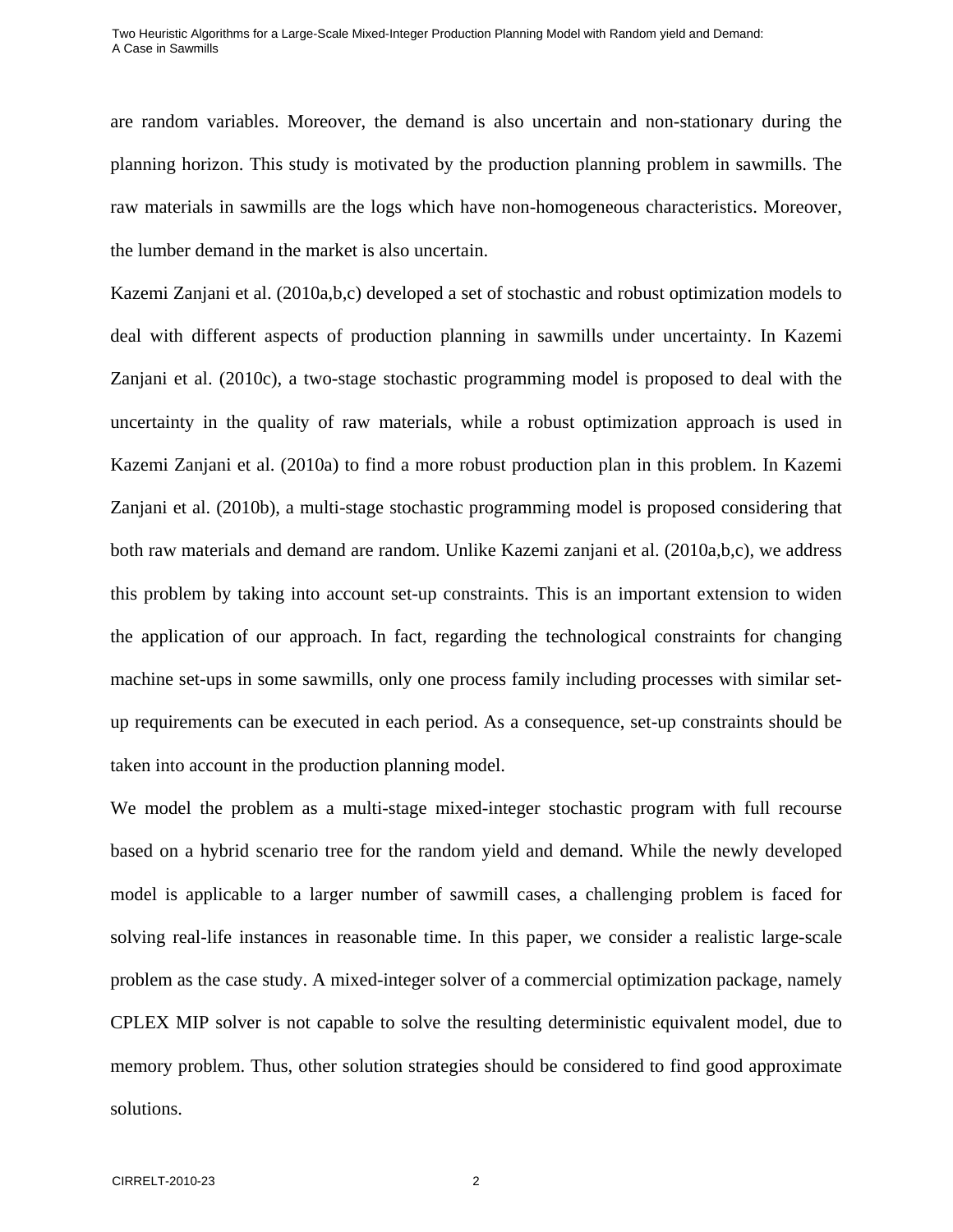The development of efficient algorithms which are able to solve stochastic mixed-integer programs (MIP) with a large number of scenarios is one of the challenges in stochastic programming. Løkketangen and Woodruff (1996) proposed a heuristic which combines the progressive hedging algorithm (PHA) (proposed in Rockafellar and Wets (1991)) with tabu search in order to solve a multi-stage stochastic MIP with binary variables. Haugen et al. (2001) casted the PHA in a meta-heuristic framework with the sub-problems generated for each scenario solved heuristically. In Lulli and Sen (2004), a branch-and-price algorithm is proposed to solve special structured multi-stage MSMIP problems. Lulli and Sen (2006) proposed a heuristic, referred as the scenario updating (SU) procedure, to solve large stochastic MIP models with complete recourse. For recent surveys on stochastic mixed-integer programs, the reader may refer to Klein Haneveld and Van der Vlerk (1999), Schultz (2003) and Sen (2003).

Most of the existing MIP algorithms, namely, decomposition and cutting plan algorithms (e.g., branch and cut, branch and price, etc.) are more efficient for special structured MIP models (e.g., lot-sizing and batch sizing problems). However, the problem studied in this paper is a general multi-stage stochastic mixed integer model with *no special structure*. Thus, using these sophisticated algorithms for our problem cannot guarantee the convergence to a good solution in reasonable time. In this article, two efficient solution strategies are developed and compared for a real sawmill example.

The first solution strategy is a scenario decomposition approach that decomposes the stochastic model for the possible scenarios of the random events. Each scenario sub-problem then becomes a deterministic problem that can either be solved directly by CPLEX MIP solvers or an efficient heuristic algorithm. Following the original decomposition scheme proposed by Rockafellar and Wets (1991), we address the issue of using globally the local information yielded by the subproblems to guide the overall algorithm toward a unique solution. By the non-anticipativity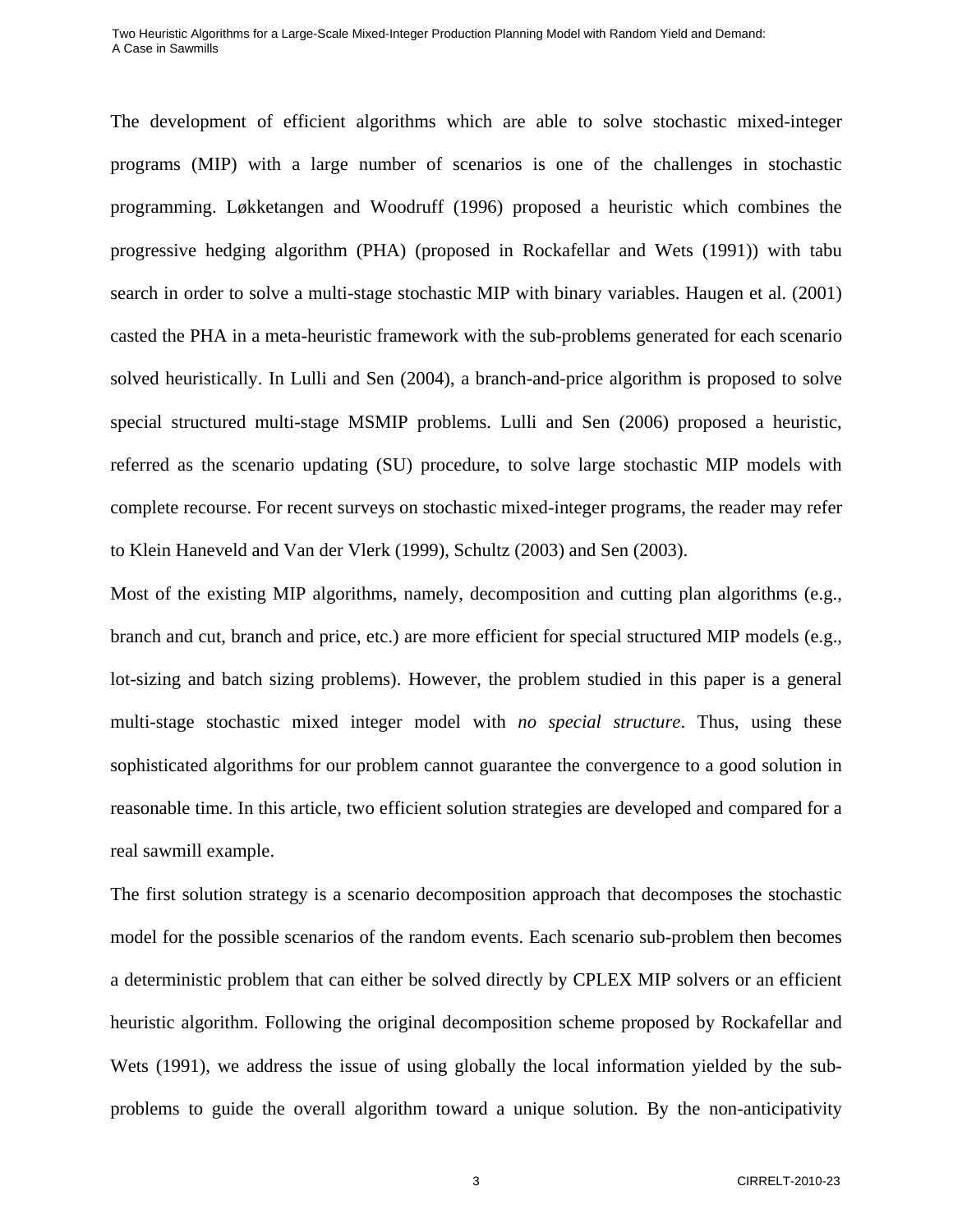condition in multi-stage stochastic programming, the solutions of indistinguishable scenarios at each node of the scenario tree should be identical. Thus, the non-consensus amongst scenario sub-problem solutions in each node of the scenario tree is penalized by adding quadratic terms in the objective function of each scenario sub-problem. This corresponds to an augmented Lagrangean strategy, which is used in the progressive hedging algorithm (PHA) proposed by Rockafellar and Wets (1991) for general multi-stage stochastic programs. As in PHA, our solution strategy ensures implementable solutions at all iterations. By adding terms in the objective function to penalize lack of implementability, the algorithm may come up with a "well hedged" solution that can perform well under all scenarios. It should be mentioned that this solution strategy converges to a global optimum in the continuous convex case. In the nonconvex case it converges to a local optimum if all sub-problem are solved for a local optimal. If we solve the scenario sub problems for optimality, the converged solution can be considered as an upper bound for the optimal solution.

The second solution strategy is inspired by the Scenario Updating (SU) method proposed by Lulli and Sen (2006). It is based on solving instances of the problem, which contain only a subset of scenarios in the scenario tree. The subset of scenarios is updated by adding those scenarios, which imply either certain degradation or an improvement of the objective function value. We improve the SU algorithm in the following directions. The first improvement is motivated by the fact that, in our experiments, the scenario selection rules proposed in Lulli and Sen (2006) for updating the scenario tree did not converge fast. We propose a new scenario selection rule and we combine it with some of the most appropriate rules in SU method in order to increase the convergence rate of the algorithm as well as the quality of the approximate solution. Furthermore, the proposed lower bound on the objective function value of a stochastic MIP model in Lulli and Sen (2006) is more appropriate for a simple recourse multi-stage stochastic MIP. As the problem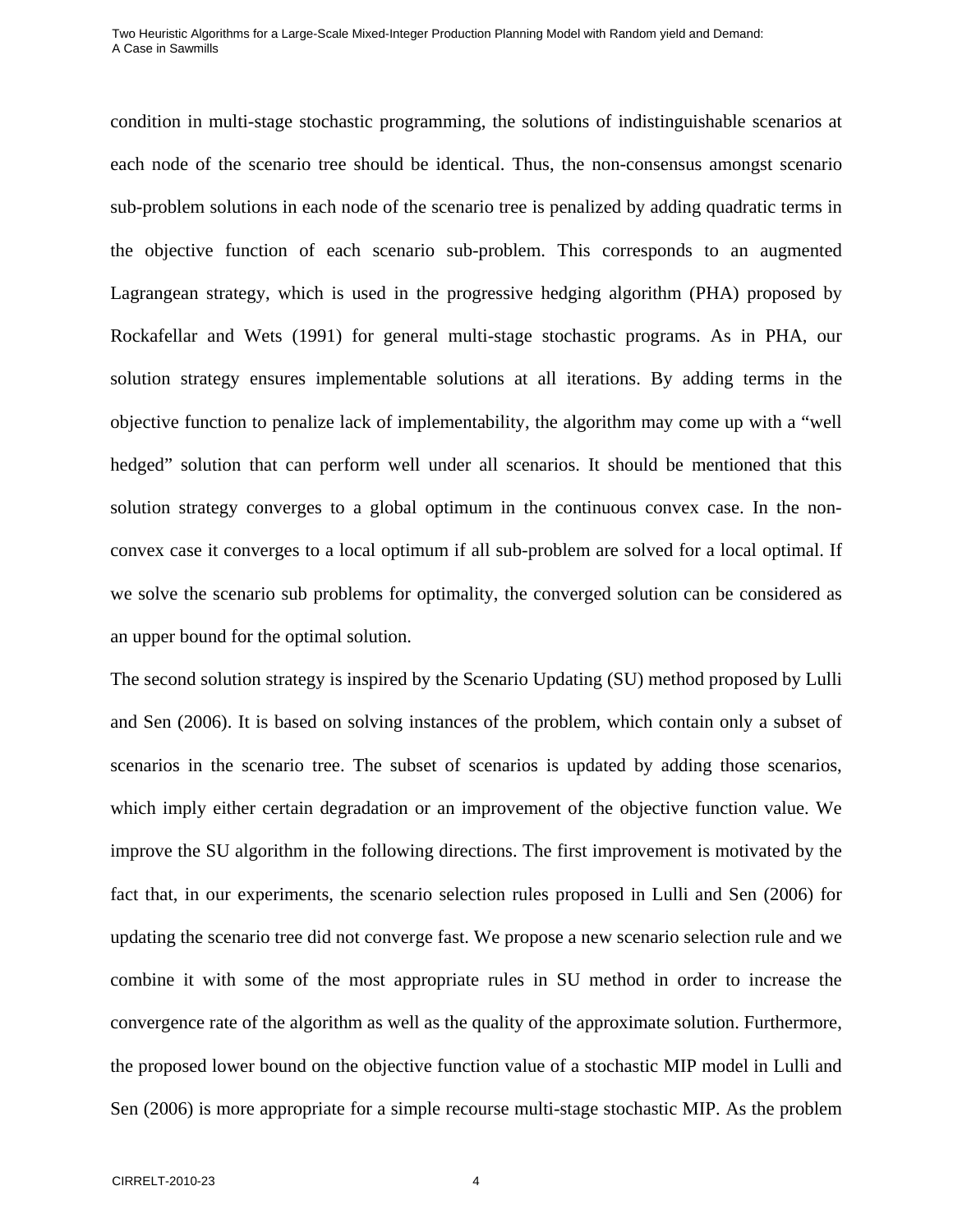we are addressing is a multi-stage stochastic MIP with full recourse, we consider only the proposed upper bound to evaluate different scenarios to be added into the current scenario tree. The approximate solution of the second solution strategy can be considered as a lower bound for the optimal solution, if an appropriate subset of scenarios is taken into account.

Both solution strategies are applied for sawmill production planning under the uncertainty in raw material (log) quality and product (lumber) demand. Numerical results for a prototype sawmill indicate that the second solution strategy results an approximate solution by considering a small number of scenarios in the scenario tree. Moreover, an acceptable gap is observed between the approximate solution and the upper bound of the optimal solution computed by the first strategy.

The contribution of this paper is then threefold. First, we develop a framework based on the PHA that takes advantages of efficient methods to solve the deterministic version of the problem under study, and it can be implemented on parallel machines. This kind of general framework was proposed in Løkketangen and Woodruff (1996) and was successfully applied to the problem of stochastic network design in Cranic et al. (2009). To the best of our knowledge, this paper is the first to propose such approach for the case of stochastic production planning in sawmills. Second, we extend the SU method to increase its convergence rate in the context of full recourse stochastic models. Third, we apply the proposed model and algorithms for a real-life industrial case.

The rest of the paper is organized as follows. In section 2, we provide a multi-stage stochastic mixed-integer program for MPMP production planning with random yield and demand. Sections 3 describe the sawmill case study, while sections 4 and 5 present, respectively, the proposed PHA and the extended SU method. In section 6, the implementation results of the MS-MIP model and the solution methods for a prototype realistic-scale sawmill are presented. Finally, conclusions are given in section 7.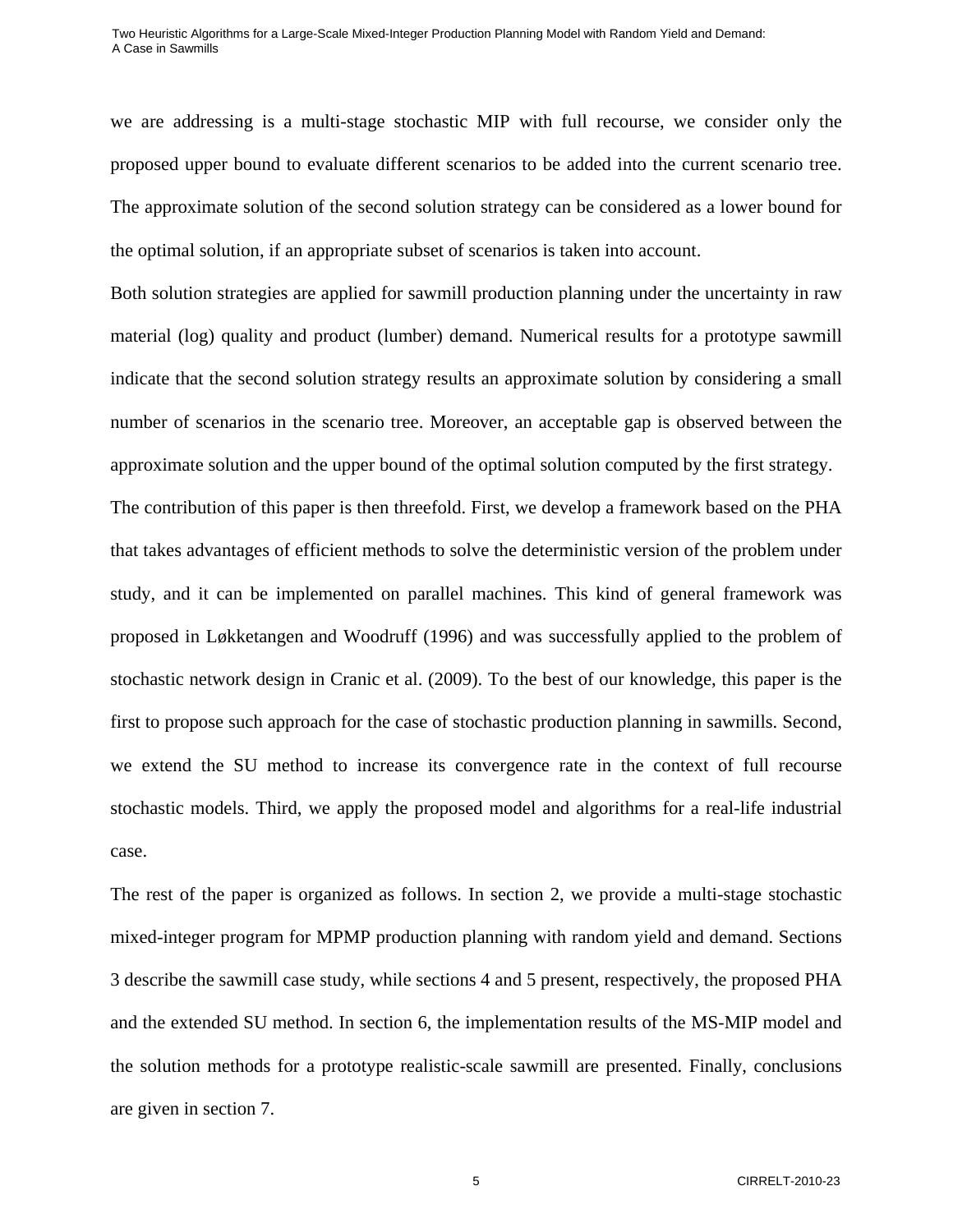## **2- General formulation of the problem**

In this section, we first present a deterministic mathematical formulation for the problem under consideration. Then, we provide the multi-stage stochastic formulation to address the problem by considering the random yield and demand.

## *2-1- A deterministic model*

Consider a production unit with a set of products P, a set of classes of raw materials C, a set of production processes A, a set of process families F, a set of machines R, and a planning horizon consisting of T periods. To state the deterministic linear programming (LP) model for this problem, the following notations are used:

*2-1-1- Notations* 

### *Indices*

| p | product |
|---|---------|
|---|---------|

- *t* period
- *c* raw material class
- *a* production process
- *r* machine
- *f* family of process
- $f_a$  family of process *a*

## *Parameters*

- $h_{pt}$  inventory holding cost per unit of product *p* in period *t*
- $b_{nt}$  backorder cost per unit of product *p* in period *t*
- $m_{ct}$  raw material cost per unit of class *c* in period *t*
- $I_{c0}$  the inventory of raw material class *c* at the beginning of planning horizon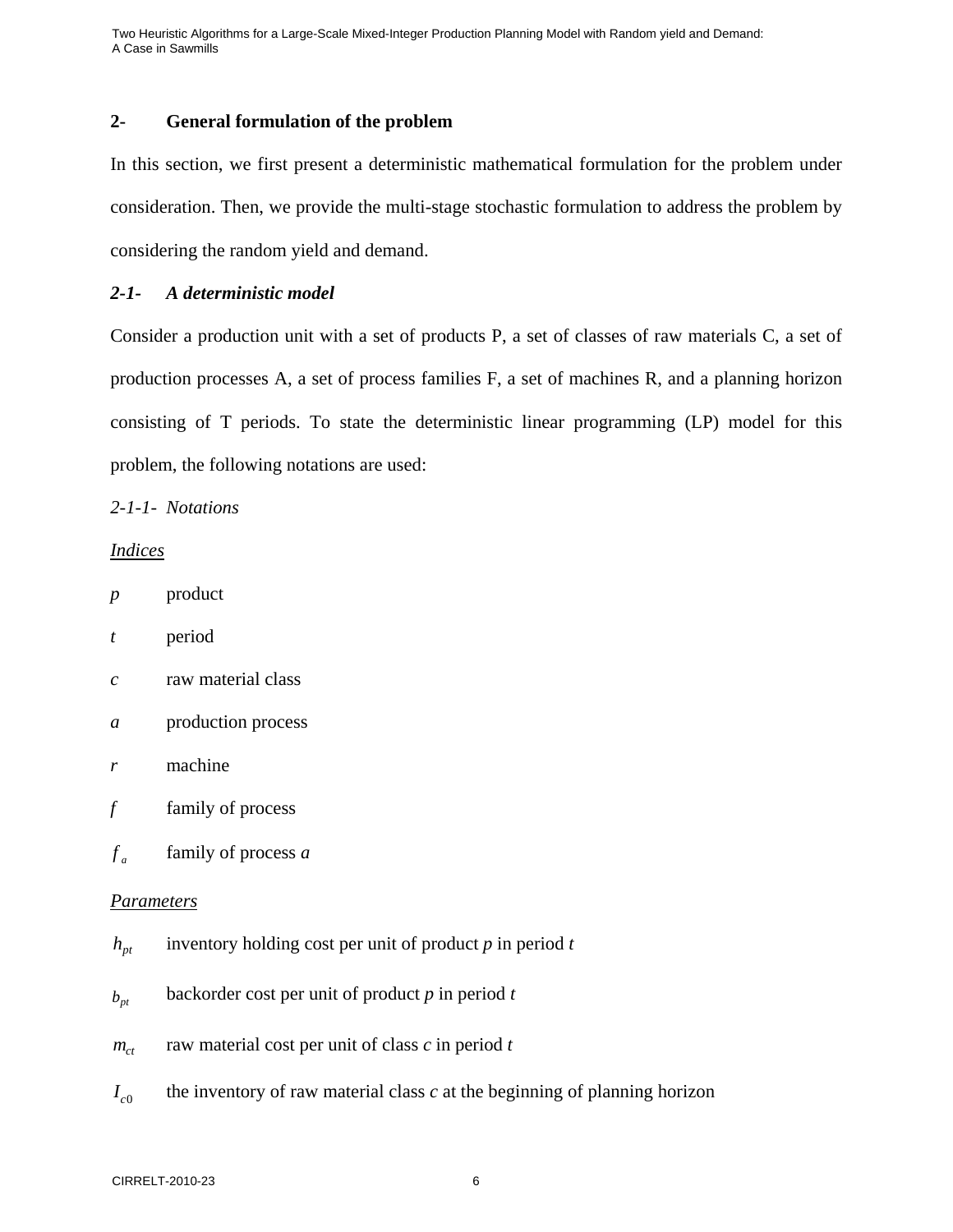- $I_{p0}$  the inventory of product *p* at the beginning of planning horizon
- $s_{ct}$  the quantity of material of class *c* supplied at the beginning of period *t*
- $d_{pt}$  demand of product *p* by the end of period *t*
- $\phi_{ac}$  the units of class *c* raw material consumed by process *a*
- $\rho_{ap}$  the units of product *p* produced by process *a* (yield of process *a*)
- $\delta_{ar}$  the capacity consumption of machine *r* by process *a*
- $M_{rt}$  the capacity of machine *r* in period *t*
- *M* a large positive number

#### *Decision variables*

 $X_{at}$  the number of times each process *a* should be run in period *t* (production plan)

1, if the family  $f$  of processes is selected in period  $t$ 0, otherwise *ft*  $Y_{ft} = \begin{cases}$  $\overline{a}$ 

 $I_{ct}$  inventory size of raw material of class *c* by the end of period *t* 

- $I_{pt}$  inventory size of product *p* by the end of period *t*
- *Bpt* backorder size of product *p* by the end of period *t*

## *2.1.2 The deterministic LP model*

Minimize 
$$
Z = \sum_{p \in P} \sum_{t=1}^{T} (h_{pt} I_{pt} + b_{pt} B_{pt}) + \sum_{c \in C} \sum_{t=1}^{T} \sum_{a \in A} m_{ct} \phi_{ac} X_{at}
$$
, (1)

Subject to

$$
I_{ct} = I_{ct-1} + s_{ct} - \sum_{a \in A} \phi_{ac} X_{at}, \qquad t = 1,...,T, c \in C,
$$
 (2)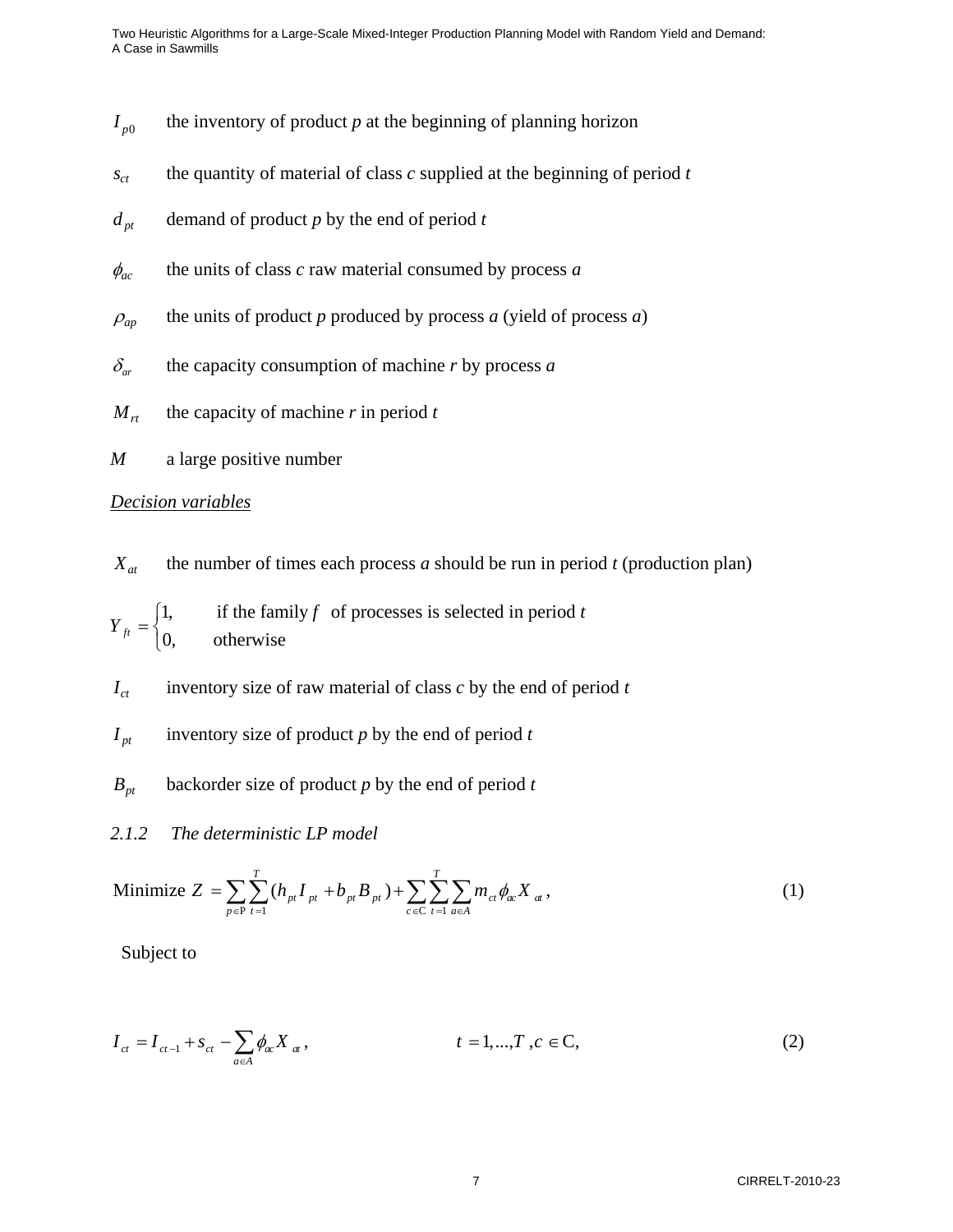$$
I_{p1} - B_{p1} = I_{p0} + \sum_{a \in A} \rho_{ap} X_{a1} - d_{p1},
$$
  
\n
$$
I_{pt} - B_{pt} = I_{pt-1} - B_{pt-1} + \sum \rho_{ap} X_{at} - d_{pt}, \qquad t = 2,...,T, p \in P,
$$
\n(3)

$$
\sum_{a \in A} \delta_{ar} X_a \le M_n, \qquad t = 1, \dots, T, r \in R,
$$
\n(4)

$$
X_{a} \leq MY_{f_{a'}} \qquad \qquad t = 1, \dots, T, a \in A,\tag{5}
$$

$$
\sum_{f \in F} Y_{ft} = 1 \qquad \qquad t = 1, ..., T \tag{6}
$$

$$
X_{a} \ge 0, I_{ct} \ge 0, I_{pt} \ge 0, B_{pt} \ge 0, Y_{ft} \in \{0, 1\}, \quad t = 1, ..., T, p \in P, c \in C, a \in A, f \in F.
$$
 (7)

The objective function (1) minimizes the total inventory and backorder costs for all products and raw material cost for all classes in the planning horizon. Constraint (2) corresponds to the raw material inventory balance. Constraint (3) indicates the products inventory balance. Constraint (4) requires that the total production do not exceed the available production capacity. Constraints (5) and (6) require that only one family of processes that require the same set-up can be executed in each period.

#### *2-2- Multi-stage stochastic programming extension*

A

*a*

∈

In this section, we first describe a summary of the proposed approach to model the random yield and demand. Then we provide the production planning formulation by multi-stage stochastic programming. For more details, the reader may refer to Kazemi Zanjnai et al. (2010b), where this formulation is used without set-up constraints.

## *2-2-1- Modeling the random yield and demand*

It is assumed that the random demand has a non-stationary behavior during the planning horizon. Thus we model the random demand as a scenario tree. The nodes at stage *t* of the tree constitute the states (scenarios) of demand. The leaf nodes in the scenario tree are called *scenarios*. The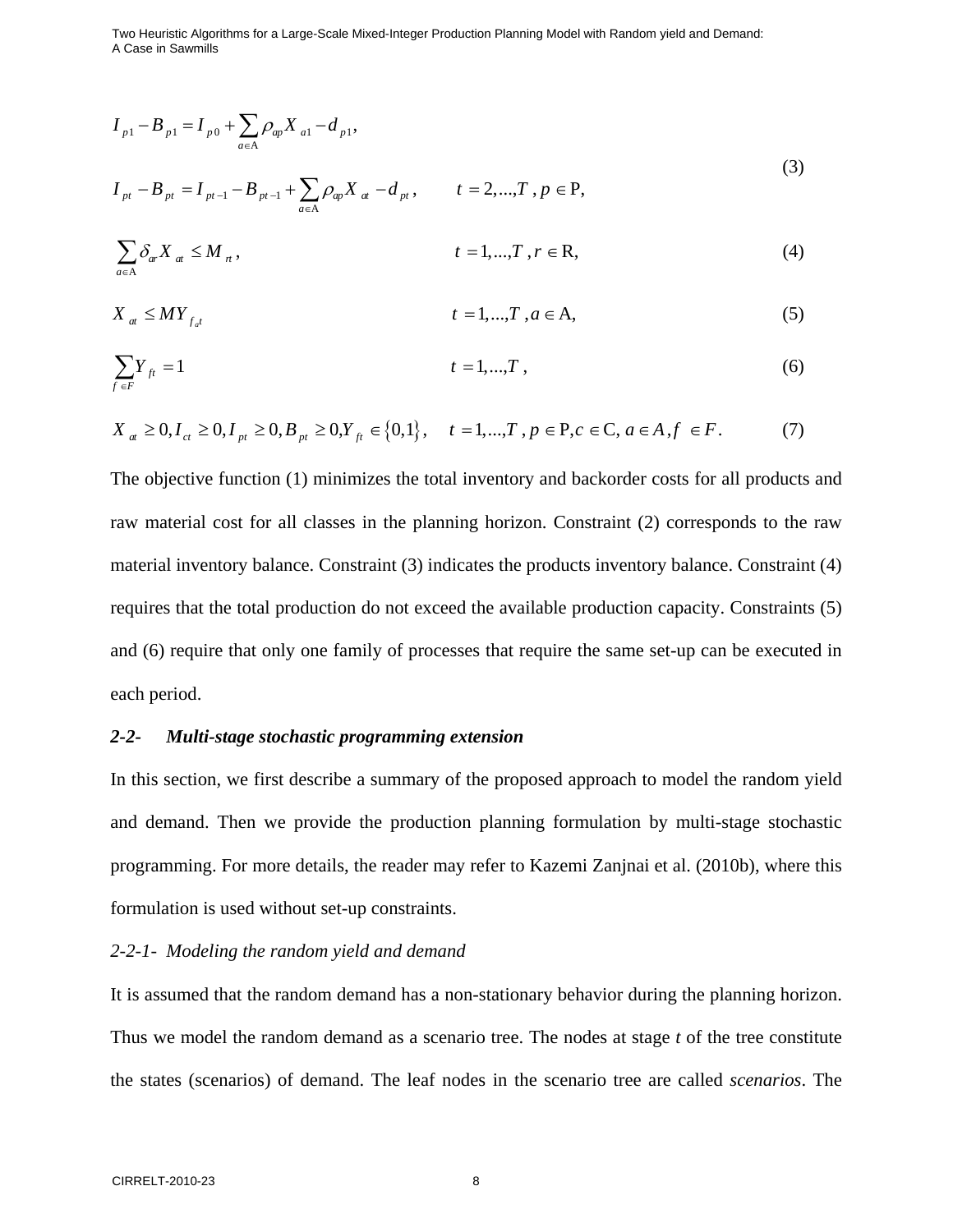planning horizon is clustered into *N* stages, where each stage includes a number of periods. In other words, it is supposed that the random demand is stationary during the time periods at each stage.

On the other hand, we assume that raw materials are supplied from the same supply source during the planning horizon. Thus, it is supposed that the random yield has a stationary probability distribution. A number of scenarios are taken in to account for yields by discritization of the original probability distribution.

In order to have a single stochastic production planning model that considers the random yield and demand, yield scenarios are integrated with the demand scenario tree, forming a hybrid scenario tree. At each node of the tree, which denotes one demand scenario for the corresponding stage, different yield scenarios can take place. However, regarding the stationary behavior of the random yield, only one of the yield scenarios might be observed during the planning horizon.

### *2-2-2- Multi-stage stochastic program*

We now formulate the problem as a multi-stage stochastic (MSP) model based on the hybrid scenario tree for the random yield and demand. It should be noted that we consider a *full recourse* multi-stage stochastic model with respect to demand scenarios. In other words, it is supposed at the start of the first period of each stage, enough information is available to the decision maker to know which demand scenario is in force for that stage. So the decision maker can adjust the production plan  $X_a$  for different demand scenarios. A decision  $X_a$  is said to be "implementable" if it cannot distinguish between different scenarios that at a particular stage of time are regarded as indistinguishable from each other on the basis of information so far available. There are two approaches to impose the non-anticipativity condition in the multi-stage stochastic programs which lead to *split variable* formulation and *compact* formulation. In this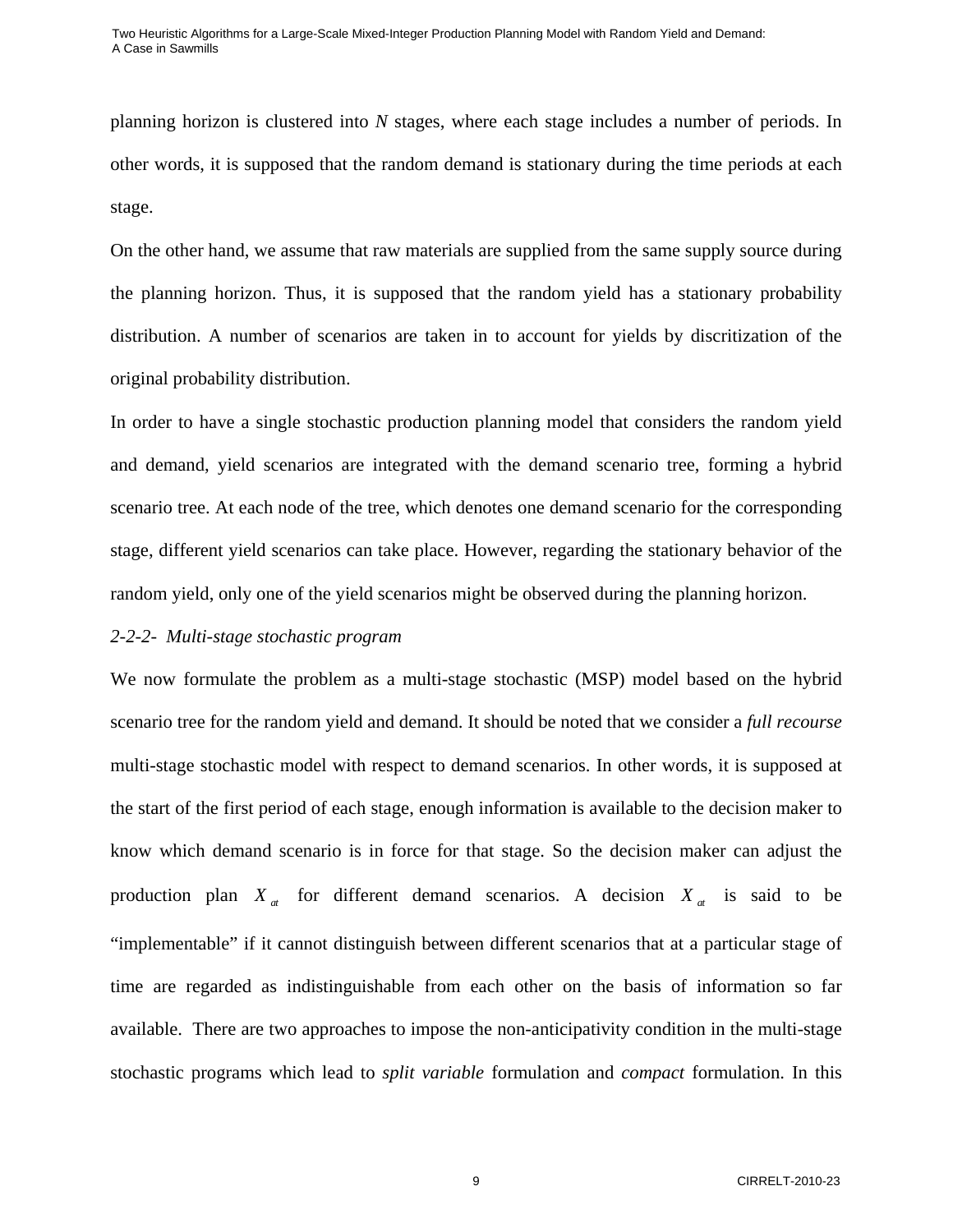section, a compact formulation is used to represent the problem and the decision variables  $X_{at}$ and  $Y_{\hat{t}}$  are then defined for each node of the demand scenario tree.

On the other hand, the model is *simple recourse* with respect to yield scenarios. In fact, as the quality of materials is not is not known before being processed, the yield scenarios can only be revealed after implementation of the production plan. Thus, the production plan for each node of the demand scenario tree should be fixed for yield scenarios. It is evident that the inventory and backorder sizes of products in each period, which are the state variables, depend on the demand scenarios as well as yield scenarios, thus they are indexed for yield scenarios as well as demand nodes. Regarding the above discussions, the following notations in addition to those provided in subsection 2.1.1 are used in the multi-stage stochastic model. The compact formulation of the multi-stage stochastic model follows these notations.

*2-2-2-1- Notations* 

### *Indices*

Tree scenario tree.

- S number of scenarios for the random yields.
- *i* scenario of the random yield.
- *n,m* node of the scenario tree.
- $a(n)$  immediate predecessor of node *n* in the scenario tree.
- $t_n$  set of time periods corresponding to node *n* in the scenario tree.

#### *Parameters*

 $d_{nt}(n)$  demand of product *p* by the end of period *t* at node *n* of the scenario tree.

 $p(n)$  probability of node *n* of the scenario tree.

 $p^i$ *p* probability of scenario *i* for the random yield.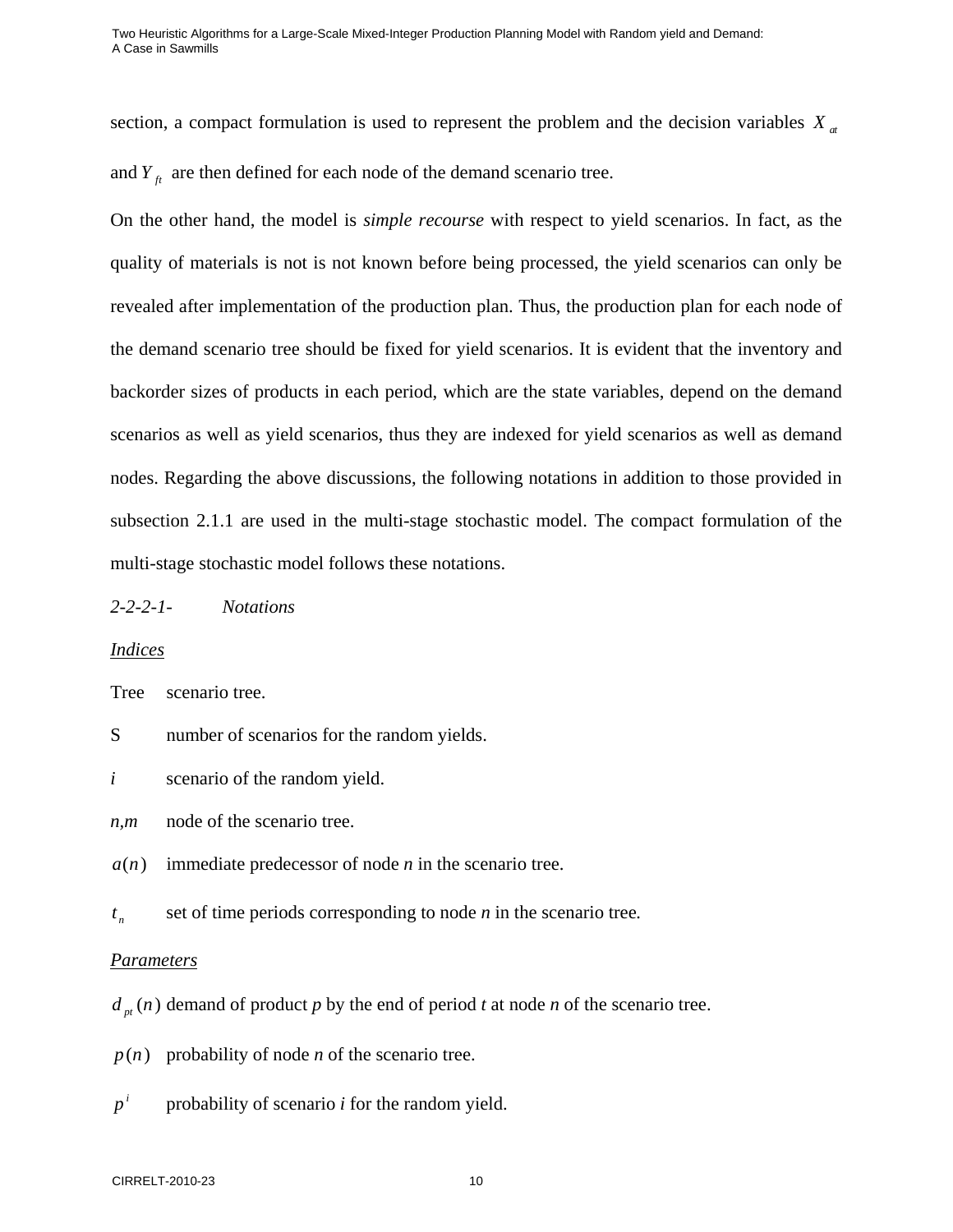## *Decision variables*

 $X_a(n)$  the number of times each process *a* should be run in period *t* at node *n* of the scenario

tree.

 $f_t(n) = \begin{cases} 1, & \text{if the family } f \text{ of processes is selected at node } n \text{ in period } t \\ 0, & \text{otherwise} \end{cases}$  $Y_{ft}(n) = \begin{cases}$  $\overline{\mathcal{L}}$ 

- $I_{ct}(n)$  inventory size of raw material of class *c* by the end of period *t* at node *n* of the scenario tree.
- $I_{pt}^{i}(n)$  inventory size of product p by the end of period t for scenario i of the random yield at node *n* of the scenario tree.
- $B_{nt}^{i}(n)$  backorder size of product p by the end of period t for scenario i of the random yield at node *n* of the scenario tree.
- *2-2-2-2- Multi-stage stochastic model (compact formulation)*

Minimize 
$$
Z = \sum_{n \in Tree} p(n) (\sum_{t \in I_n} \sum_{c \in C} \sum_{a \in A} m_{ct} \phi_{ac} X_{at}(n)) +
$$
  

$$
\sum_{n \in Tree} p(n) (\sum_{i=1}^{S} p^i (\sum_{t \in I_n} \sum_{p \in P} (h_{pt} I_{pt}^i (n) + b_{pt} B_{pt}^i (n))))
$$
(8)

Subject to

$$
I_{ct}(n) = I_{ct-1}(m) + s_{ct} - \sum_{a \in A} \phi_{ac} X_{at}(n), \quad n \in Tree, t \in t_n, c \in C,
$$
  

$$
m = \begin{cases} a(n), & t - 1 \notin t_n, \\ n, & t - 1 \in t_n, \end{cases}
$$
 (9)

$$
\sum_{a \in A} \delta_{ar} X_{at}(n) \le M_n, \qquad n \in Tree, t \in t_n, r \in R,
$$
\n(10)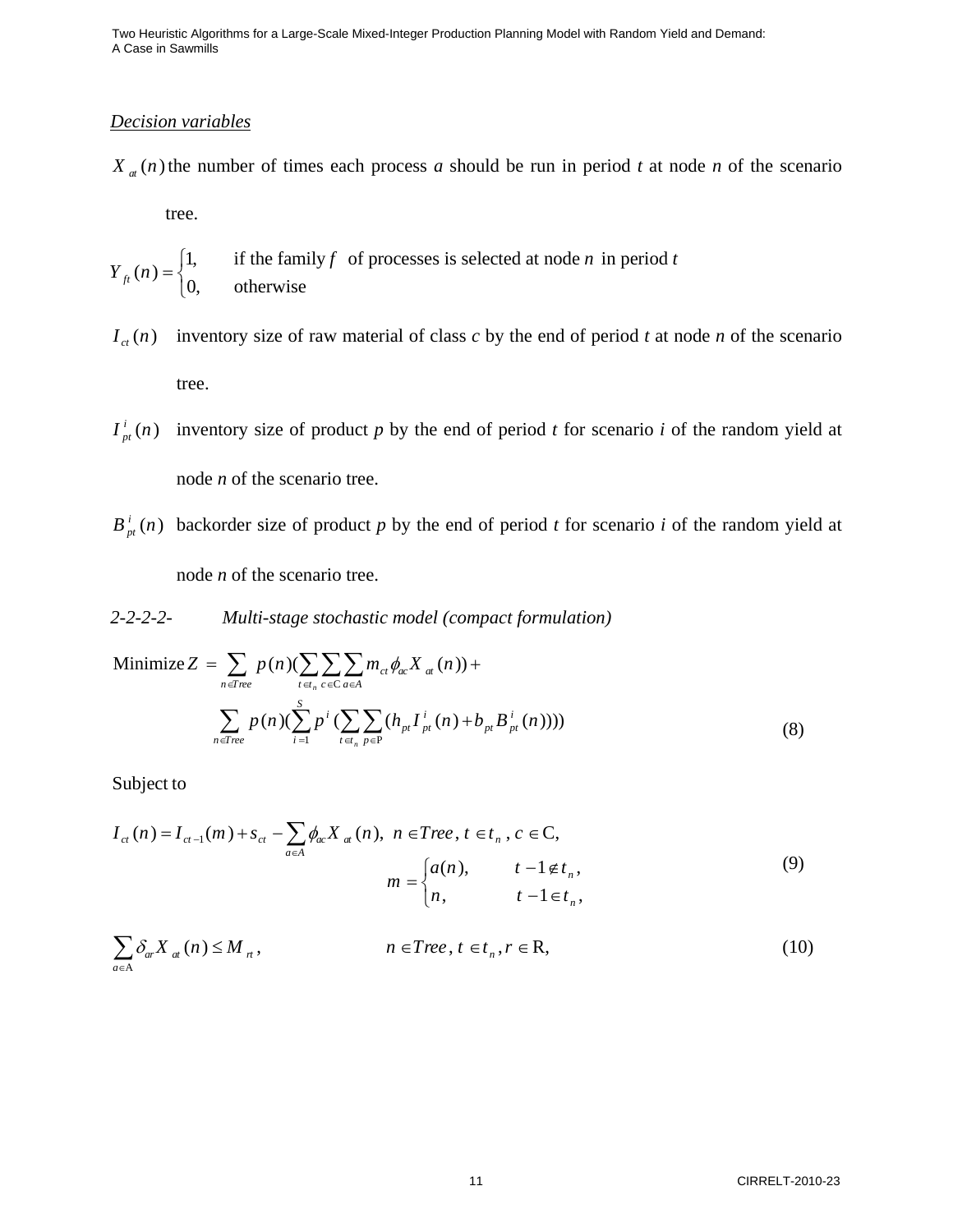$$
I_{pt}^{i}(n) - B_{pt}^{i}(n) = I_{pt-1}^{i}(m) - B_{pt-1}^{i}(m)
$$
  
+ 
$$
\sum_{a \in A} \rho_{ap}^{i} X_{at}(n) - d_{pt}(n),
$$
  

$$
n \in Tree, t \in t_{n}, p \in P, i = 1,...,S,
$$
  

$$
m = \begin{cases} a(n), & t - 1 \in t_{n}, \\ n, & t - 1 \notin t_{n}, \end{cases}
$$
 (11)

$$
X_{a}(n) \leq MY_{f_{a}t}(n) \qquad \qquad t \in t_{n}, a \in \mathcal{A}, n \in Tree,
$$
\n
$$
(12)
$$

$$
\sum_{f \in F} Y_{ft}(n) = 1 \qquad \qquad t \in t_n, n \in Tree,
$$
\n(13)

$$
X_{a}(n) \ge 0, Y_{f}(n) \in \{0,1\}, I_{ct}(n) \ge 0, I_{pt}^{i}(n) \ge 0, B_{pt}^{i}(n) \ge 0,
$$
  
\n
$$
n \in Tree, f \in F, t \in t_{n}, c \in C, p \in P, a \in A, i = 1,...,S.
$$
 (14)

The objective function (8) minimizes the expected material cost for demand nodes of the scenario tree and the expected inventory and backorder costs for demand nodes and yield scenarios. In model (8)-(14), the decision variables are indexed for each node, as well as for each time period, since the stages do not correspond to time periods. As it was mentioned in 2.2.1, each node at a stage includes a set of periods which is denoted by  $t_n$ . In this model, there are coupling variables between different stages and these are the ending inventory and backorder variables at the end of each stage. As it can be observed in this model, two different node indices (*n* and *m*) are used for inventory/backorder variables in the inventory balance constraints ((9) and (11)). More precisely, for the first period at each stage, the inventory or backorder is computed by considering the inventory or backorder of the last period corresponding to its immediate predecessor node, while for the rest of the periods at that stage, the inventory/backorder size of previous period corresponding to the same node are taken into account.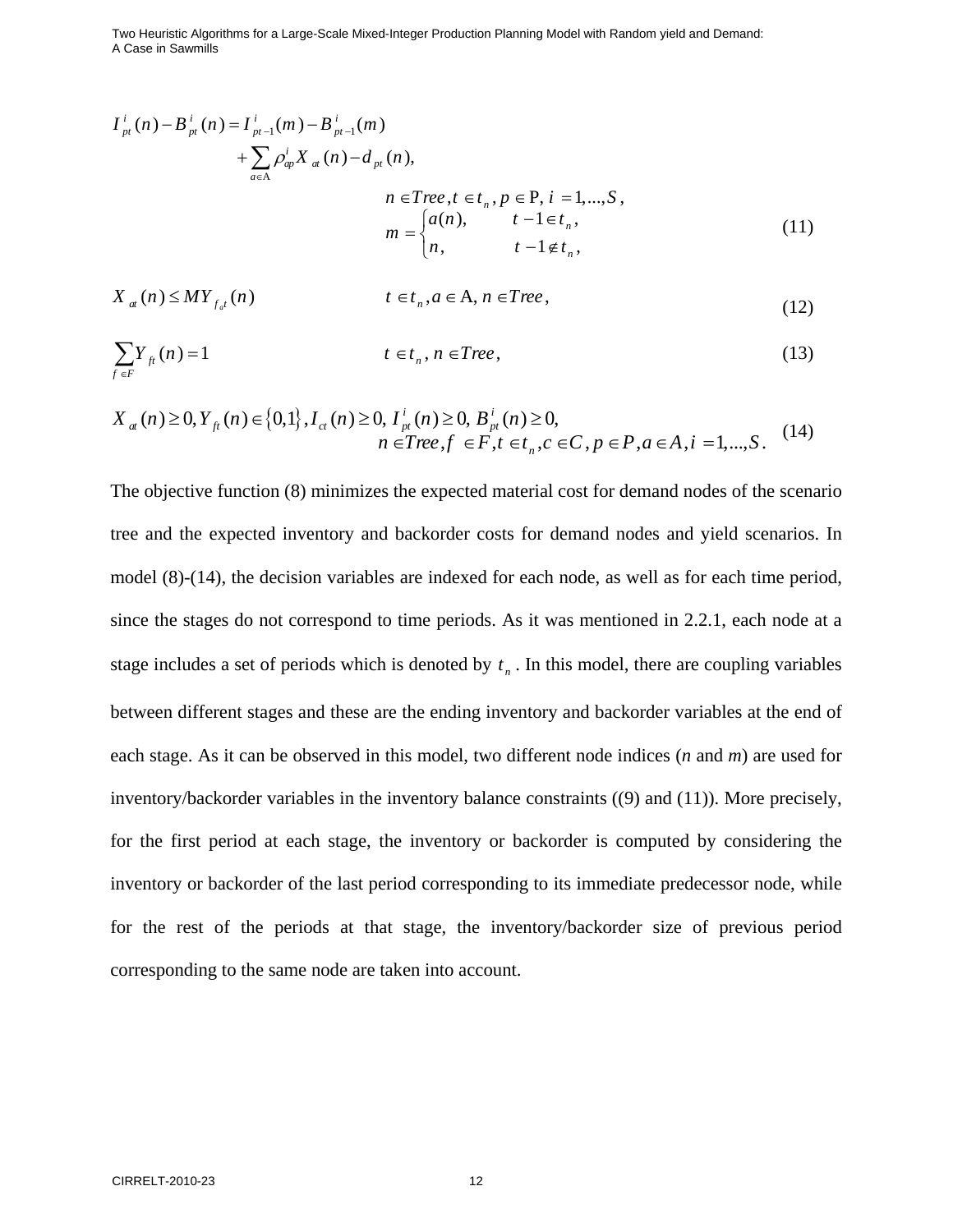#### **3- Case study**

We consider the sawmill production planning problem. In sawmills, logs are classified according to some attributes namely: diameter class, species, length, taper, etc. Logs are broken down into different dimensions of lumbers by means of different cutting patterns. From each log, several pieces of sawn lumbers are produced depending on the cutting pattern. The lumber quality (grade) as well as its quantity yielded by each cutting pattern depends on the quality and characteristics of input logs. Despite the classification of logs in sawmills, variety of characteristics (in terms of diameter, number of knots, internal defects, etc.) might be observed in different logs of the same class. As it is not possible in many sawmills to scan the logs before planning, the exact yields of cutting patterns for different log classes cannot be determined in priori. Uncertainty of the lumber demand in the market is another important parameter that should be taken into account in sawmill production planning.

The prototype sawmill considered as the case study is a medium capacity softwood sawmill located in Quebec (Canada). It is assumed that the input bucked logs into the sawing unit are categorized into 3 classes. 5 different cutting patterns are available. The production processes belong to 2 distinct set-up families. The sawing unit produces 27 products. We consider two bottleneck machines: Trimmer and Bull. The planning horizon consists of 30 periods (days). The hybrid scenario tree for the random demand and yield in this example is generated as follows.

#### *Demand Scenario tree*

We used the existing historical data as well as the insights of the experts in the lumber market to estimate the demand scenario tree. At each stage of the scenario tree, except stage 1, we estimate a normal distribution for products demands (per product, per day). The normal distribution is then approximated by a 3 point discrete distribution (high, average, and low demand) by using the Gaussian quadrature method (Miller and Rice, 1983). We supposed that the demand for the next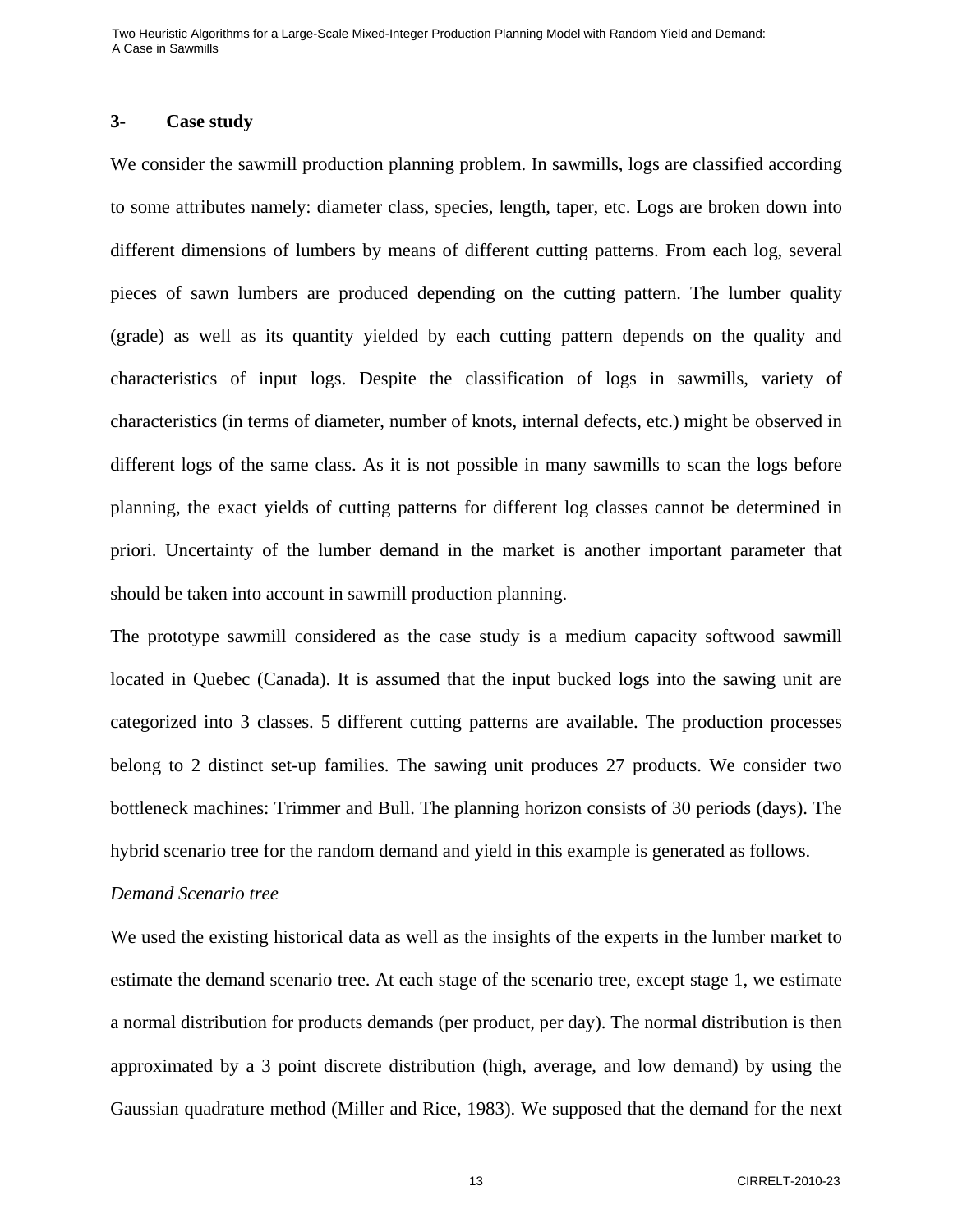10 days has a stationary behaviour, which is a realistic assumption in the lumber market. Thus, we clustered the 30 periods planning horizon into 3 stages and hence 4-stage scenario tree is resulted. The first stage consists of time period zero (present time), the second-stage includes periods 1-10, etc. Moreover, based on the experts' insight, we suppose that the demands for all products are perfectly correlated and all products have the same behaviour at each stage of the scenario tree, while each product has its own daily demand (normal) distribution. In other words, if at stage t, the market condition is good, the demand scenario for all products can be expected to be high. The mentioned approximations results a 4-stage scenario tree including 27 demand scenarios and 40 nodes, as shown in figure 1.

#### *Yield Scenarios*

At each node of the demand scenario tree a number of yield scenarios are taken into account. Based on the historical data in Quebec sawmills for the processes yields, normal distributions were estimated for the random yields. The normal distribution corresponding to the yield of each process was then approximated by discrete scenarios. We consider 27 yield scenarios at each node of the demand scenario tree.

The above scenario generation approach for the random demand and yield in this example results a hybrid scenario tree with 40 nodes, where each node includes 3 branches as demand scenarios and 27 branches as yield scenarios. The compact multi-stage stochastic model (8)-(14) for this sawmill example is a mixed-integer program (MIP) with nearly 600,000 decision variables and 300,000 constraints, which cannot be solved by CPLEX 11 due to the lack of memory. In the next section, two efficient heuristics are developed and used in this case study. The first heuristic is a scenario decomposition strategy (section 4), while the second one is a scenario updating strategy (section 5).

#### Insert figure 1 here.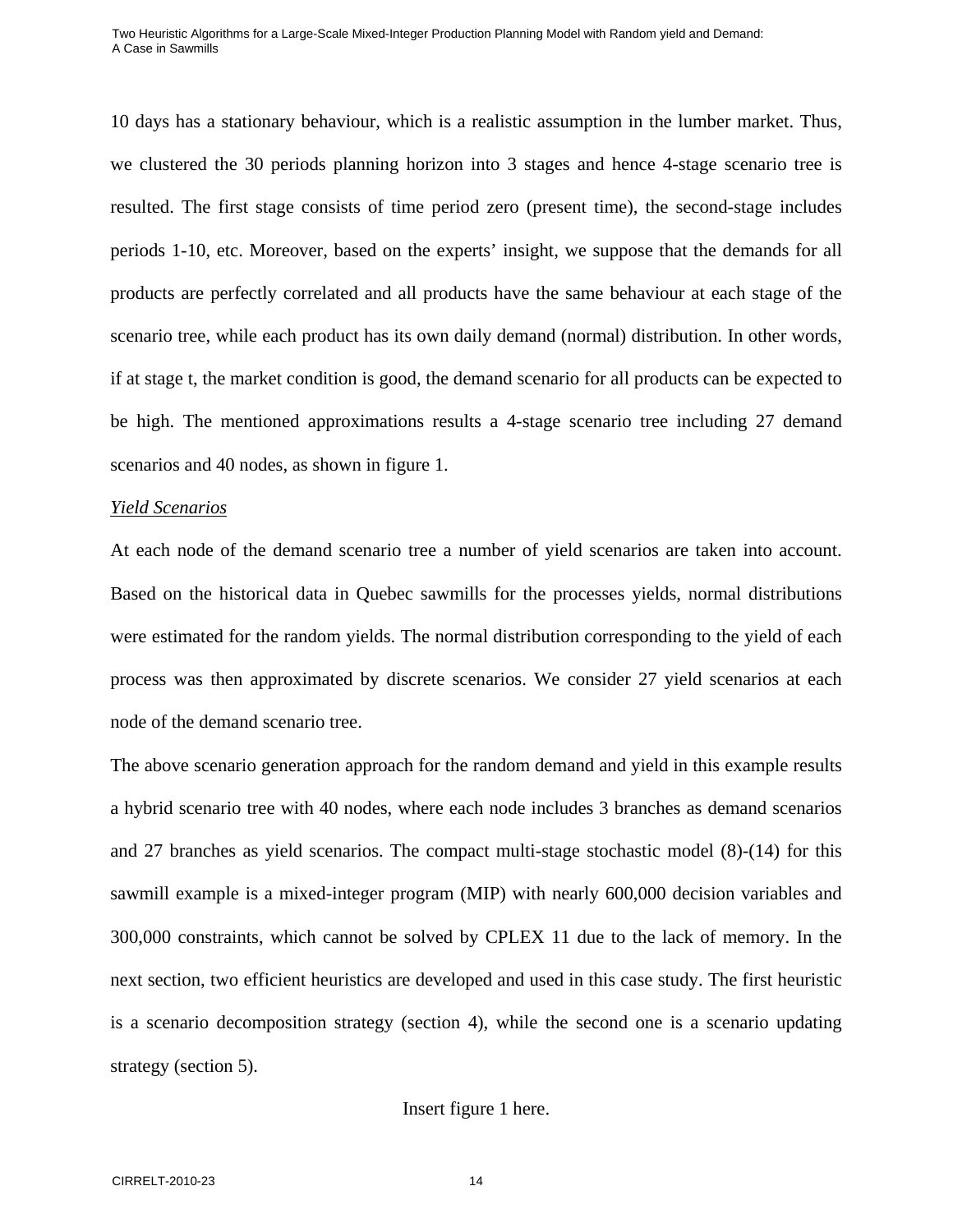## **4- Applying the scenario decomposition method to sawmill production planning**

#### **4-1- The general algorithm**

The algorithm is based on the principle of scenario decomposition, as initially proposed in the progressive hedging algorithm (PHA) of Rockafellar and Wets (1991) for multi-stage stochastic linear programs. For each scenario, a deterministic optimization sub-problem is generated and solved. We denote by Z(s) the objective function of scenario *s* sub-problem. However, the solution for any particular scenario may not be of any value to us. Since we are not prescient, we have to require solutions that do not necessitate foreknowledge and that will be feasible no matter which scenario is realized. In other words, the solutions should be implementable for all scenarios. The implementability condition indicates that for any pair of scenarios that are indistinguishable at stage *t* (i.e. scenarios which share the same node at stage *t* in the scenario tree), the decision variables corresponding to those scenarios and periods at stage *t* should be identical. The PHA forces implementable solutions at all iterations by adding terms in the objective function to penalize lack of implementability. At each iteration, an estimation of the implementable solution is calculated as the *mean* of the solution values of the scenario subproblems. The latter are then solved again with adjusted penalties on the difference between the local solution and the average (global) estimation. The general form of the PHA can be represented by the following steps:

Step 1 (initialization)

Set the progressive hedging (PH) iteration counter to 0 ( $k \leftarrow 0$ ). Set  $w^0(s) \leftarrow 0$ .

Step 2

For each scenario *s*, a deterministic optimization sub-problem is solved. The obtained approximate solutions are determined by  $X^0(s)$ .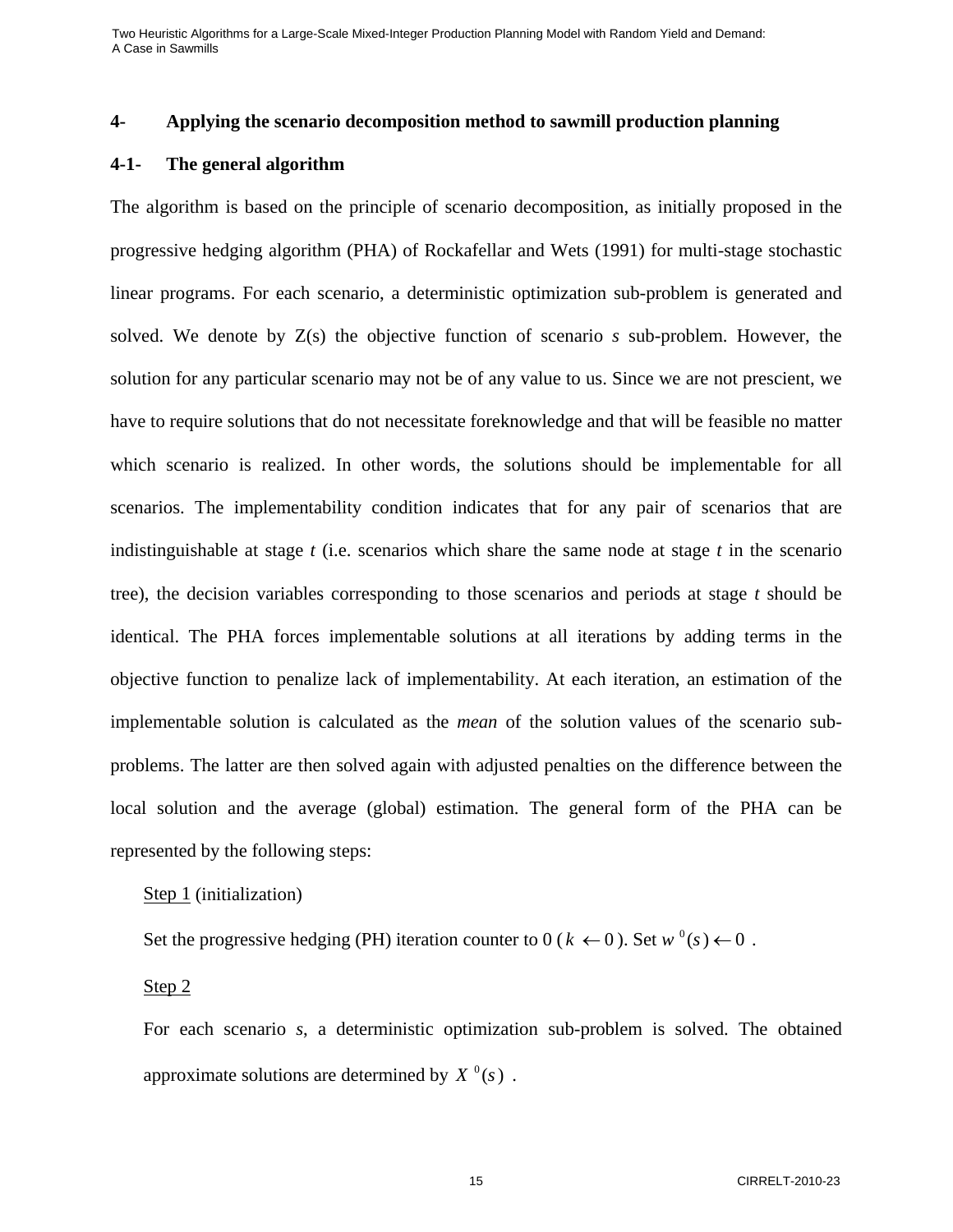## Step 3

Increment the PH iteration counter ( $k \leftarrow k+1$ ).

For each node *n* in the scenario tree and for its time index  $t = t_n$ , evaluate the value of an implementable solution  $\overline{X}^{k-1}(t_n, n)$  as the *mean* of all the solution values of scenarios, in the bundle of scenarios that are indistinguishable from *s* at node *n*. For all indistinguishable scenarios at node *n*, set  $\overline{X}^{k-1}(s) = \overline{X}^{k-1}(t_n, n)$ .

#### Step 4

Evaluate  $w^{k}(s) \leftarrow w^{k-1}(s) + r(X^{k-1}(s) - \overline{X}^{k-1}(s))$  with  $r > 0$ .

These values correspond to the dual prices associated with the implementability constraints. In other words, they can be interpreted as the value of information.

### Step 5

For each scenario *s*, approximate solutions are obtained for the problem after adding the terms that penalize the lack of implementability in the objective function  $Z(s)$ . The penalty term is computed as follows:

$$
w^{k}(s)X(s) + \frac{r}{2} ||X(s) - \overline{X}^{k-1}(s)||^{2}, \qquad r \ge 0.
$$

The penalty terms correspond to an augmented Lagrangean strategy.

### Step 6

If the termination criteria are not met, then go to step 3. The termination criteria are based on convergence. Nevertheless, we can also terminate based on time, since non-convergence is a possibility (Rockafellae and Wets, 1991). Iterations are counted until the counter *k* reaches a predetermined value or the algorithm has converged.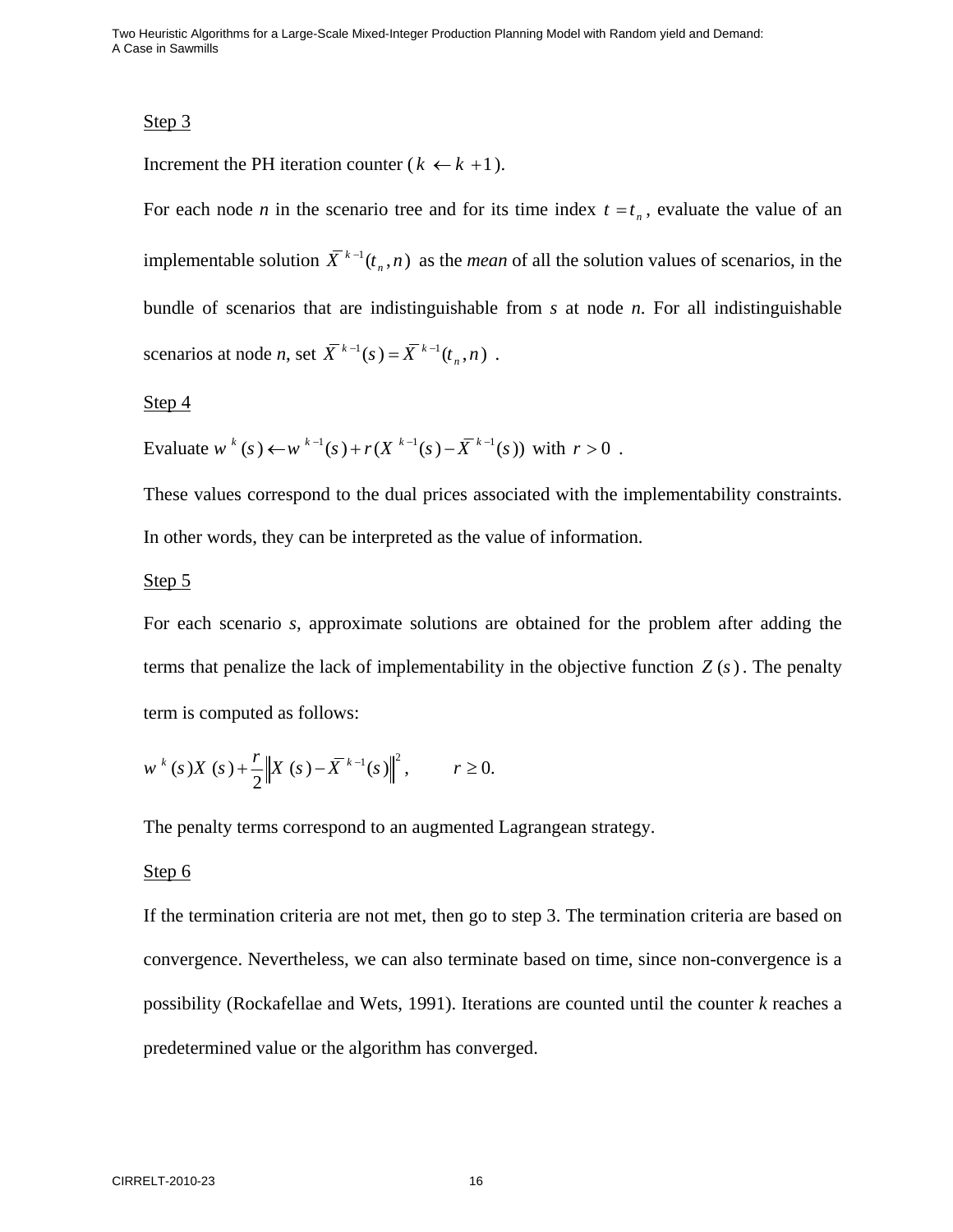## **4-2- Application to sawmill production planning**

The statement of the above PHA gives rise to two types of optimization sub-problems. The first is a linear MIP problem which is only used at iteration 0 (step 2). The second type which is used in other iterations (step 5) is the modified form of the first type by adding the quadratic penalty terms in the objective function. Before formulating these sub-problems for the sawmill production planning problem, we introduce the required additional notations. To enforce implementability, we act on two decision variables:  $X_a$  and  $Y_f$ . We use  $W_a^X$  and  $W_a^Y$  as the corresponding dual variables corresponding to  $X_a$  and  $Y_f$ , respectively. At each iteration, dual variables are evaluated as described in step 4 of the PHA. Furthermore, in each scenario subproblem, the decision variables in model (8)-(14) in subsection 2.2 are defined for each demand scenario *s* instead of each node *n* in the scenario tree. The demand parameter  $d_{nt}$  is also defined for each scenario.

We are now ready to formulate the scenario sub-problem in step 5 of the PHA. Our hybrid scenario tree includes 4 stages, 27 demand scenarios and 40 nodes (see figure 1). The planning horizon is clustered into 3 stages, where each stage includes 10 periods. In the mentioned scenario tree stage 2 includes periods 1-10 and nodes 2-4, stage 3 includes periods 11-20 and nodes 5-13, etc. The total number of yield scenarios ate each node of the demand scenario is equal to  $S=27$ . It is evident that the non-anticipativity constraints should be considered for decision variables corresponding to periods in stages 2 and 3 (periods 1 to 20). The scenario subproblem in the PHA (except for iteration 0) can be formulated as follows.

*Scenario sub-problem in the PHA (for scenario s)*

Minimize 
$$
Z(s) = \sum_{t=1}^{T} \sum_{c \in C} \sum_{a \in A} m_{ct} \phi_{ac} X_{at}(s) + \sum_{i=1}^{S} p^{i} \sum_{t=1}^{T} \sum_{p \in P} (h_{pt} I_{pt}^{i}(s) + b_{pt} B_{pt}^{i}(s)) +
$$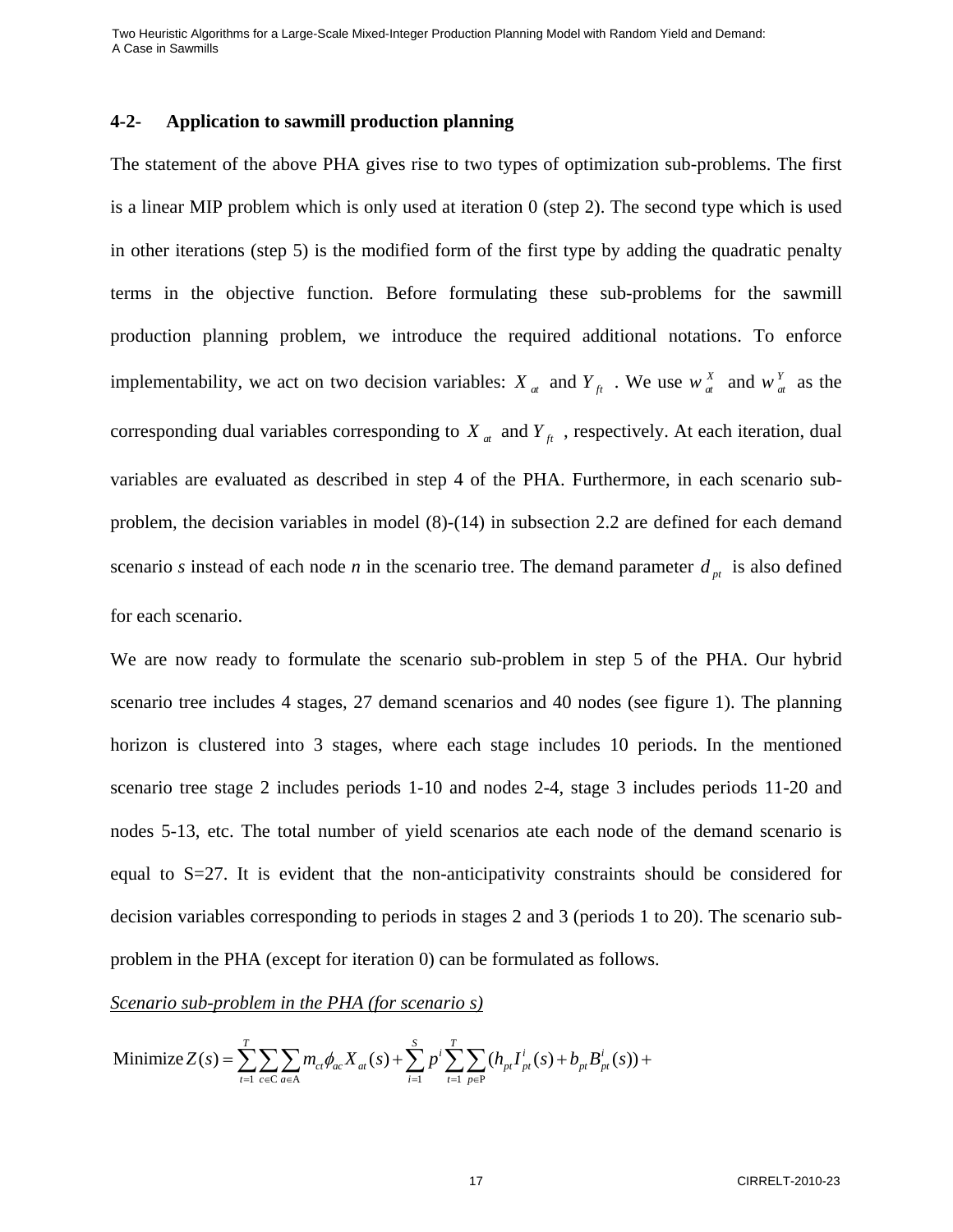$$
\sum_{a \in A} \sum_{t=1}^{20} w_{at}^{X}(s) X_{at}(s) + \sum_{f \in F} \sum_{t=1}^{20} w_{ft}^{Y}(s) Y_{ft}(s) +
$$
\n
$$
\sum_{t=1}^{20} \sum_{t=1}^{20} w_{at}^{Y}(s) Y_{ft}(s) + \sum_{t=1}^{20} \sum_{t=1}^{20} w_{at}^{Y}(s) Y_{ft}(s) +
$$
\n(15)

 $\sum_{1}^{20}$   $\sigma^2$  (e)  $\pm$  (x (2)  $\sum_{1}^{20}$   $\sim$   $\epsilon^2$  $\text{if } f \in F \text{ } t=1$  $(r / 2) \sum \sum \theta_{at}^{2}(s) + (r / 2) \sum \sum \gamma_{ft}^{2}(s)$  $a \in A$   $t = 1$   $f \in F$  *t*  $r/2$ )  $\sum \sum \theta_{at} (s) + (r/2) \sum \sum \gamma_{ft}^2 (s)$  $\sum_{a\in A}\sum_{t=1}\theta^2_{at}(s)+(r/2)\sum_{f\in F}\sum_{t=1}$ 

Subject to

$$
I_{ct}(s) = I_{ct-1}(s) + s_{ct} - \sum_{a \in A} \phi_{ac} X_{at}(s), \qquad t = 1,...,T, c \in C,
$$
\n(16)

$$
\sum_{a \in A} \delta_{ar} X_{at}(s) \le M_{rt}, \qquad \qquad t = 1, \dots, T, r \in \mathbb{R}, \qquad (17)
$$

$$
I_{pt}^{i}(s) - B_{pt}^{i}(s) = I_{pt-1}^{i}(s) - B_{pt-1}^{i}(s) + \sum_{a \in A} \rho_{ap}^{i} X_{at}(s) - d_{pt}(s),
$$
  
\n
$$
t \in 1,...,T, p \in P, i = 1,...,S,
$$
\n(18)

$$
X_{a}(s) \leq MY_{f_{a}t}(s) \qquad \qquad t = 1,...,T, a \in A,
$$
\n(19)

$$
\sum_{f \in F} Y_{ft}(s) = 1 \qquad \qquad t = 1, ..., T \tag{20}
$$

- $\theta_{at}(s) = X_{at}(s) \overline{X}_{at}(s),$   $t = 1,..., 20, a \in A,$  (21)
- $\gamma_{ft}(s) = Y_{ft}(s) \overline{Y}_{ft}(s),$   $t = 1,..., 20, f \in F,$  (22)

$$
X_{a}(s) \ge 0, Y_{f}(s) \in \{0,1\}, I_{ct}(s) \ge 0, I_{pt}^{i}(s) \ge 0, B_{pt}^{i}(s) \ge 0, \t=1,...,T, c \in C, p \in P, \t a \in A, f \in F, i = 1,...,S,
$$
\n(23)

where

$$
\overline{X}_{at}(s) = \sum_{s \in B_{s,t}} p^{s} X_{at}(s) / p(A_{s,t}),
$$
\n
$$
\overline{Y}_{ft}(s) = \sum_{s \in B_{s,t}} p^{s} Y_{ft}(s) / p(A_{s,t}),
$$
\n(24)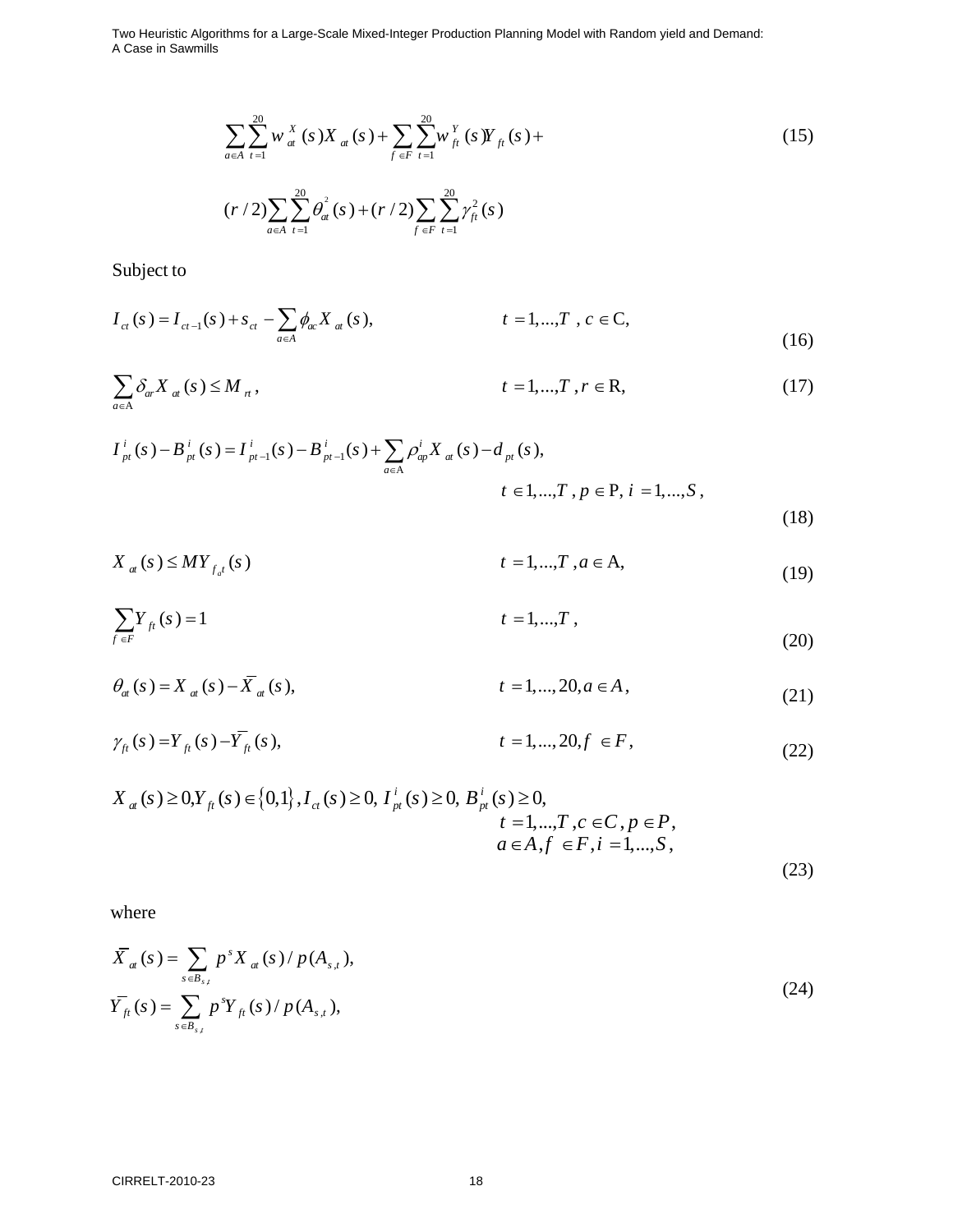and

- $p<sup>s</sup>$  probability of the demand scenario *s* in the scenario tree
- *Bs*,*t* bundle of scenarios that are indistinguishable from *s* in period *t*
- $A_{s,t}$  the node in the scenario tree corresponding to scenario *s* in period *t*
- $p(A_{s,t})$  the probability of node  $A_{s,t}$

As some examples of bundle of indistinguishable scenarios  $B_{s,t}$  at stage 2 (periods 1 to 10) in the scenario tree of figure 1, we can refer to scenarios 1 to 9 which share node 2, scenarios 10-18 which share node 3, and scenarios 19-27 which share node 4.

Finally, we need to specify the termination criteria for step 7 of the PHA. In this paper, the PHA is applied for integer variables full convergence. In other words, the convergence criteria is achieved when all integer components of  $\overline{X}^k$  are equal to their counterparts in  $\overline{X}^{k-1}$ . The values of continuous variables are then determined by solving the deterministic equivalent model (8)- (14) when the integer variables are fixed at their converged values.

In this work, the scenario sub problems are solved by CPLEX. However, this solution strategy provides the possibility of using heuristic or meta-heuristic algorithms to solve the scenario sub problems. Moreover, this method can also be implemented on parallel machines which reduces considerably the execution time.

## **5- Applying the revised scenario updating procedure to sawmill production planning**

The scenario updating (SU) procedure proposed by Lulli and Sen (2006) has been motivated by the contamination method (Dupačová, 1995) which has been presented as a tool for postoptimality analysis in scenario-based multi-stage stochastic linear programs (MSLP). The idea behind the method consists of estimating lower and upper bounds for the objective function value of a multi-stage stochastic program when new scenarios are added to the current scenario tree,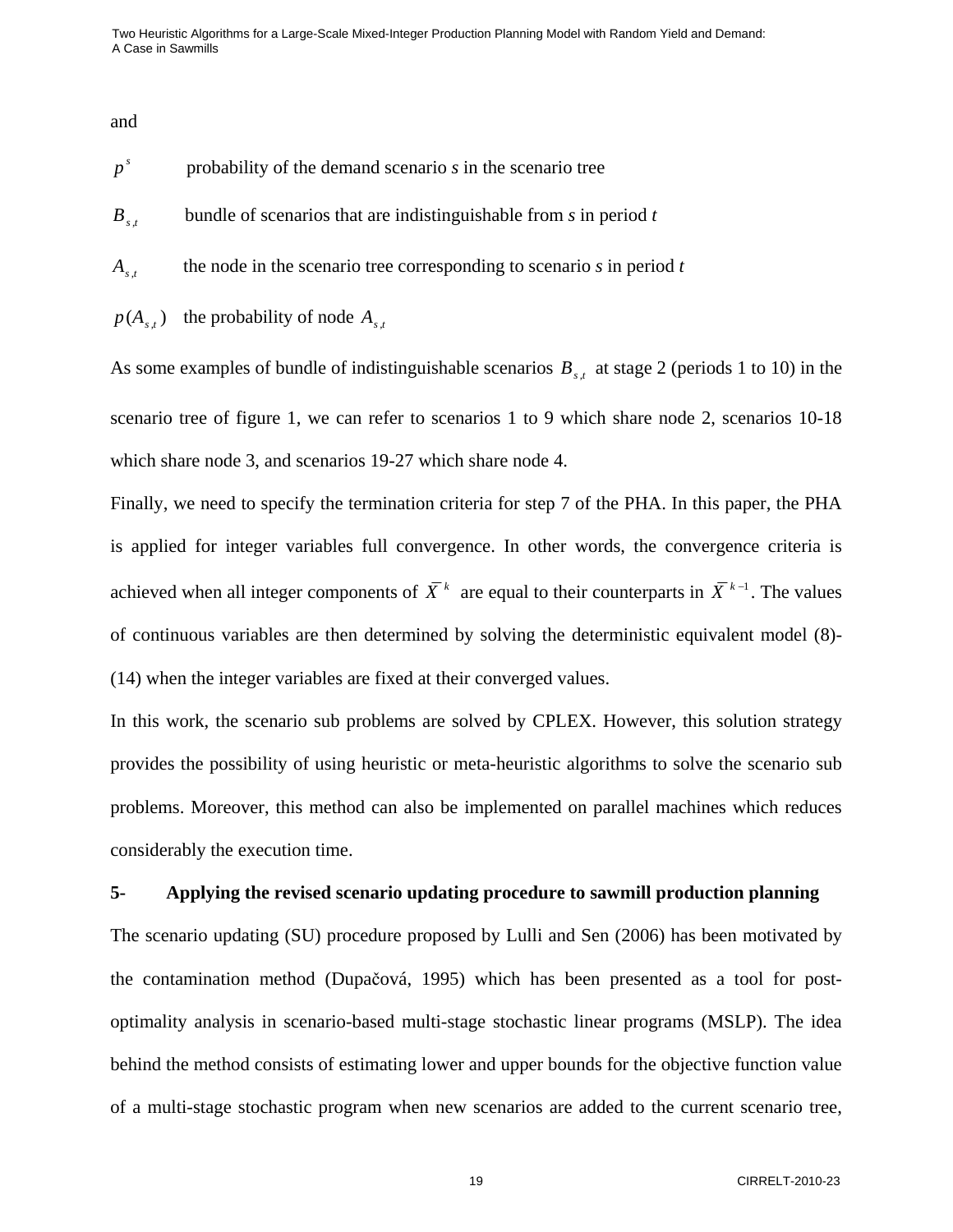i.e., it explores the influence of out-of-sample scenarios on the solution of the stochastic program. We describe the SU procedure with the MSLP program given in the following form:

$$
\min_{x \in X} f(x, P),\tag{25}
$$

with *x* denoting the vector of first-stage decision variables, *f* linear in *P* (probability distribution) and  $X \subset R^n$  the set of feasible decision variables. Denoting by  $\phi(P)$  the optimal value of the program (25) the contamination method focuses on  $\phi(P)$  and its perturbations with respect to inclusion of additional scenarios. Under appropriate assumptions on the optimal solution set and on the value function we can bound the objective function value of the perturbed stochastic program. If we consider the perturbation given by a single scenario  $\{z\}$  with probability mass  $p_z$  and probability distribution *P* concentrated at scenarios  $\zeta^1,...,\zeta^P$  with probability mass  $p_s \forall s \in P$ , then the perturbed distribution can be presented as  $P' = (1 - p_z)P + p_z z$ . Figure 2 illustrates better the perturbation of a current scenario tree P by a scenario  $\{z\}$ .

#### Insert figure 2 here.

The lower bound on the objective function value of the perturbed stochastic program is as follows.

$$
LB = (1 - pz)\phi(P) + pz\phi(z),
$$
\n(26)

where  $\phi(z)$  is the value of the scenario  $\{z\}$  (deterministic) problem. An upper bound on the optimal value of the contaminated program can be computed, if the SMIP has a complete recourse property. We have:

$$
UB = (1 - p_z) \phi(P) + p_z f (x (P), \delta(z)),
$$
\n(27)

where  $f(x(P), \delta(z))$  denotes the objective function value of the current solution  $x(P)$  under the perturbed scenario tree with a probability distribution  $\delta(z)$ . The objective function value of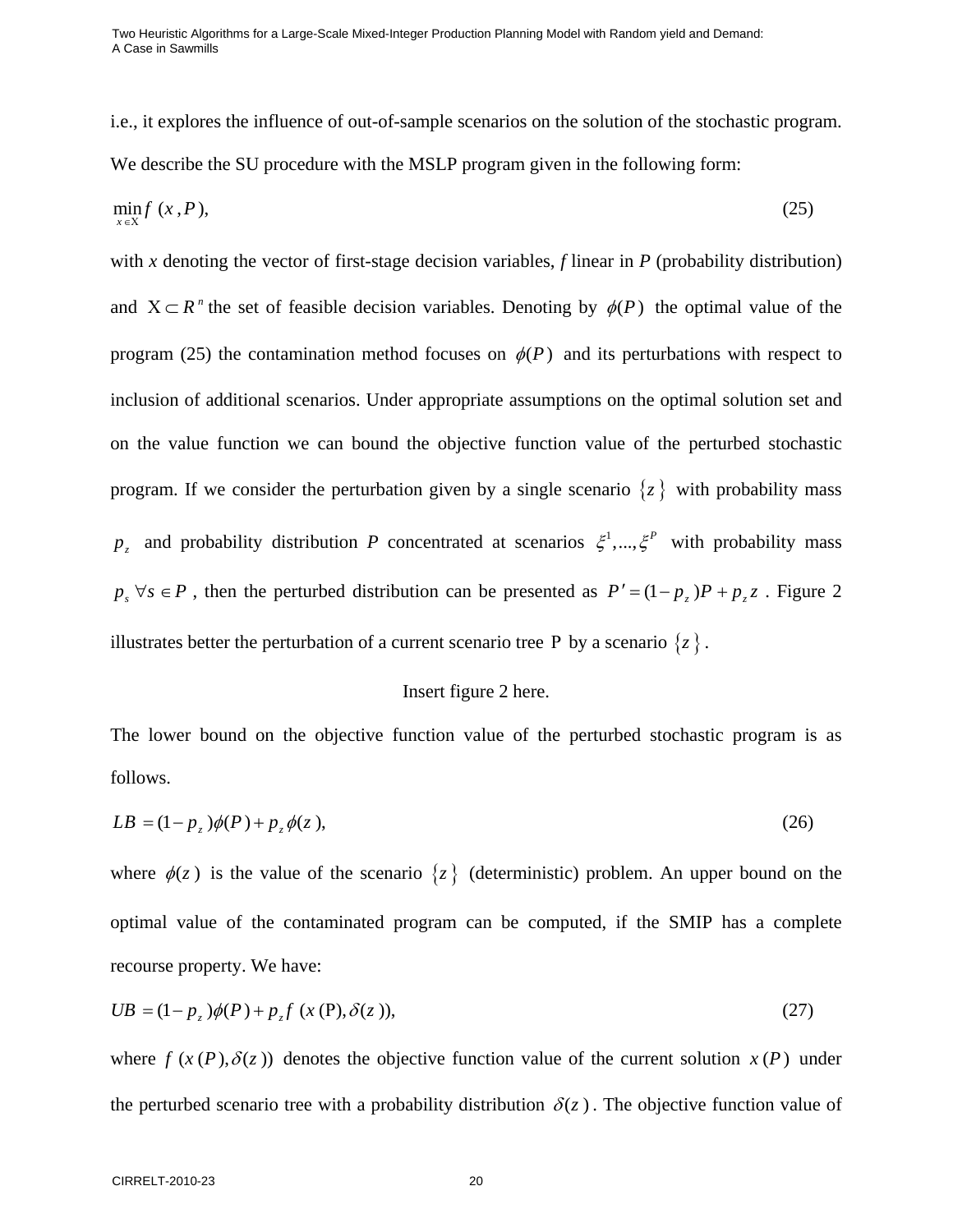current solution in the production planning model (8)-(14) under the perturbed scenario tree is computed as follows:

- (1) Formulate model (8)-(14) for the perturbed scenario tree.
- (2) Fix the decision variable values corresponding to nodes in the current (non-perturbed) scenario tree, based on the current solution  $x(P)$ .
- (3) Solve model (8)-(14) with decision variables in the nodes corresponding to the added scenario.

For more details on how these bound are derived, the reader is referred to Lulli and Sen (2006). The scenario updating procedure can be summarized as follows.

## *Initialization*

We start with a subset of scenarios  $P_0 \subset P$ , where *P* is the set of scenarios (selection phase). Different decision rules can be used for the selection phase.

## *Step 1*

At iteration *k*, solve the "reduced" problem, which is composed by the subset of scenarios  $P_k$ , by an appropriate exact/approximate algorithm.

# *Step 2*

Compute an upper and lower bound on the change of the objective value induced by adding a scenario not in the current scenario tree. Those scenarios, which if added to the current scenario tree imply a significant change in the objective function value, are candidates to enter in the next sub-tree (updating phase).

## *Step 3*

If there are no scenario candidates then stop, otherwise add those scenarios or some of them to the current scenario sub-tree, and go to step 1.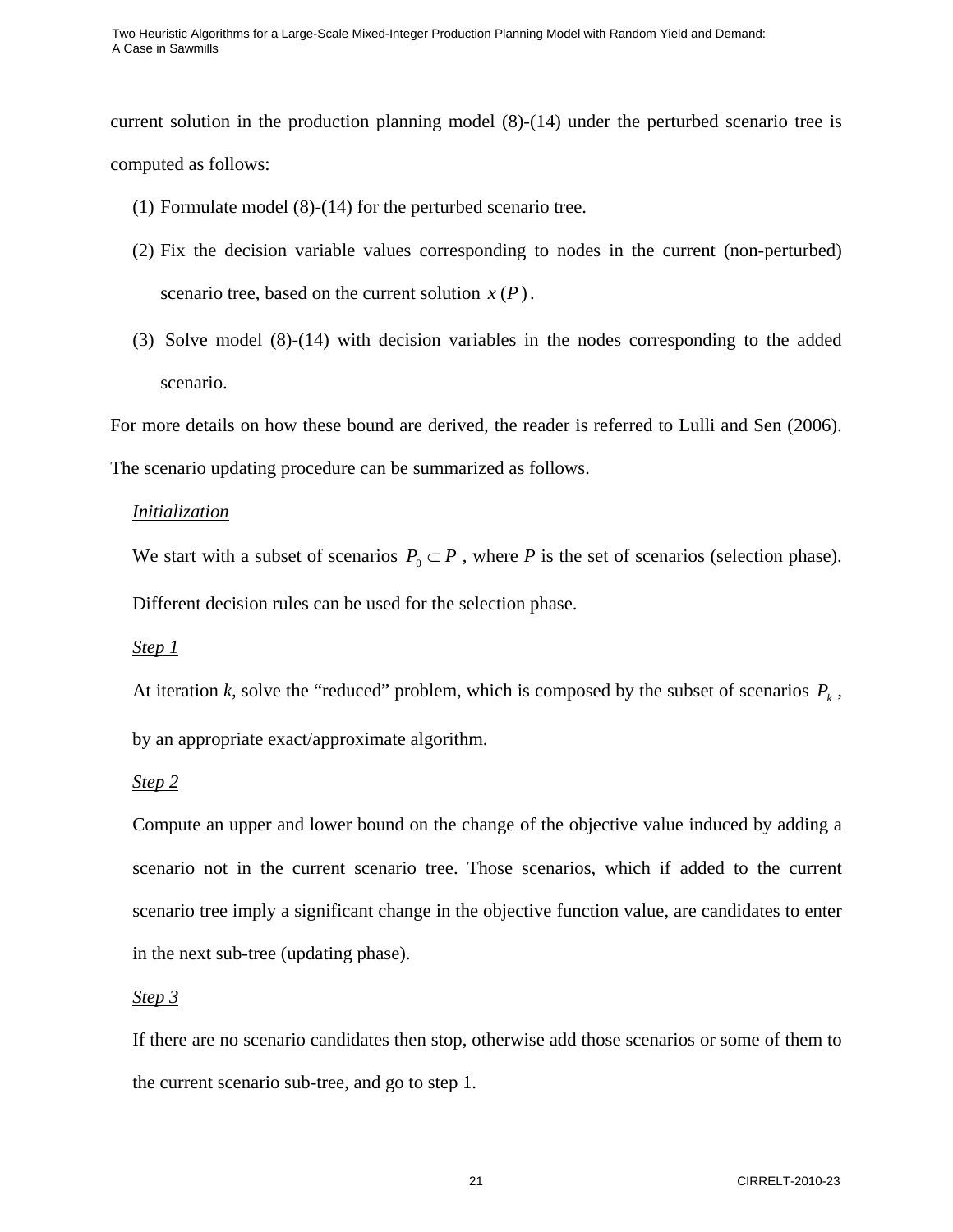It would be worth mentioning that unlike a simple recourse multi-stage stochastic model which considers a fixed first-stage decision variable (e.g., production plan) at the beginning of the planning horizon, a full recourse model updates the decisions as new information is available through the time. Thus, the cost of a multi-stage stochastic model with simple recourse is usually higher than the cost of a full recourse model (it was shown in Kazemi Zanjani et al. (2010b)). Moreover, the cost of the deterministic model for some scenarios can be considerably high, comparing to the cost of a multi-stage stochastic model with full recourse. As a consequent, the lower bound defined in (26) might not be appropriate for a full recourse MS-MIP model. More precisely, this lower bound can be much higher than the objective value of the MS-MIP model with full recourse after adding a new scenario in to the current scenario tree. On the other hand, both terms in the upper bound defined in (27),  $\phi(P)$  and  $f(x(P), \delta(z))$ , as well as  $\phi_{\delta}$  (optimal objective function value of perturbed scenario tree) can be computed for a full recourse MS-MIP model. Thus, the proposed upper bound can be considered as a more realistic measure to verify the impact of adding a new scenario in the scenario tree.

#### *Scenario selection rules*

The key issue for an efficient implementation of the scenario updating method is concerned with the selection of representative scenarios. The goal is to select those scenarios which provide a good approximation of the scenario tree, in terms of quality of the solution. In the following, several decision rules to handle this task are discussed. It should be noted that in Lulli and Sen (2006) the following scenario selection rules are proposed:

- The *highest probability* rule: Select scenarios in the decreasing order of their probability.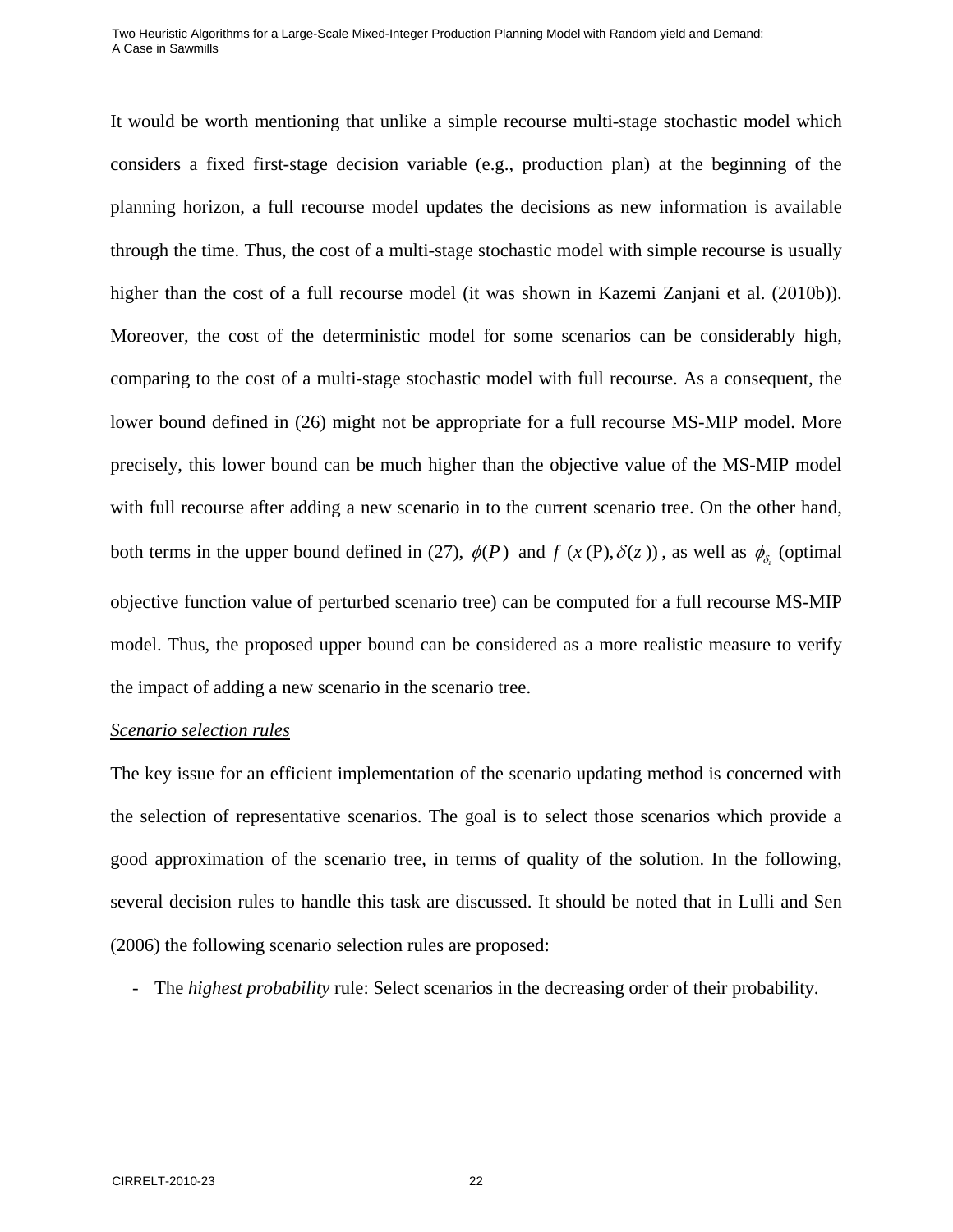- The *dissimilarity* rule: Solve the deterministic problem for each scenario and compare their first-stage decisions. Select those scenarios which have the most different here and now solutions.
- The *random rule*: select scenarios in a random manner.
- The *mixed* rule: Use an appropriate mix of the other rules.

As it was mentioned before, the production planning model in this article is formulated as a full recourse stochastic model. In other words, we do not have any first-stage decision variable in this model. As a consequent we use the *dissimilarity* rule based on the objective function value of each scenario deterministic model. Moreover, some scenarios with small probabilities might have very large or very small objective values. By integrating them into the scenario tree they might not have considerable impact on the objective function value of the full recourse stochastic model, due to their low probability. Thus, we did not find the *dissimilarity* rule as an efficient rule in a full recourse stochastic model to accelerate the rate of convergence of the algorithm. In order to increase the convergence rate of the SU algorithm and also to improve the quality of solutions we propose a new scenario selection rule that we refer it as the *stage priority* rule and is

described as follows.

- The *stage priority* rule: We define the priority of stages in the scenario tree in their increasing order as follows: Stage 1 has the highest priority, while the last stage has the lowest one. Thus, scenarios should be selected so that the majority of nodes corresponding to high priority stages are taken into account. For example, consider a scenario tree similar to scenario tree (b) in figure 2, where the current tree includes only scenarios S1 and S2. For the next iteration, we can select among scenario S3 and *z*. By adding scenario S3, a node corresponding to stage 2 will be considered while by adding scenario z a node corresponding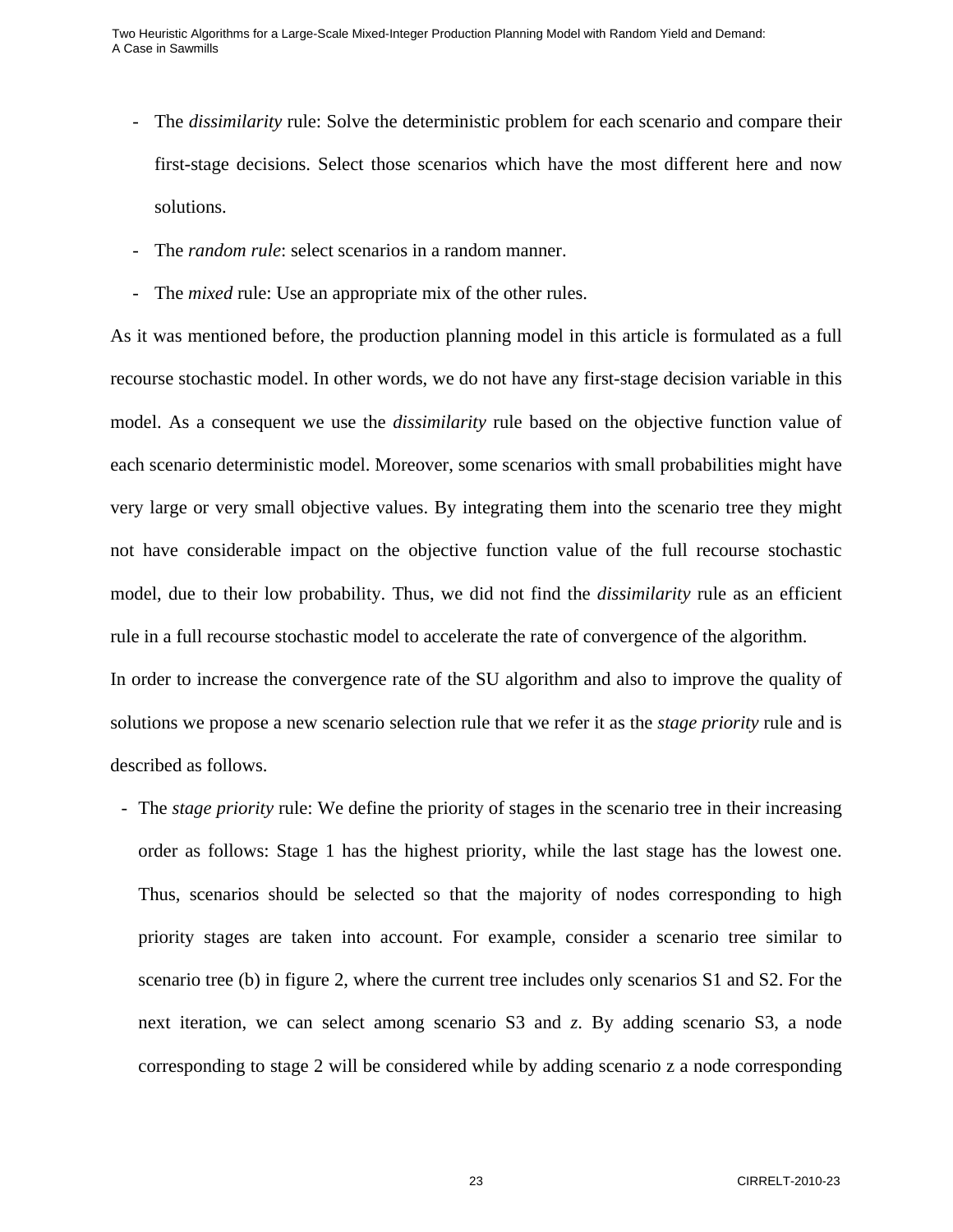to stage 3 with a lower priority will be added to the scenario tree. So, based on the *stage priority* rule, S3 should be selected as the candidate scenario.

In fact, as the decision variables corresponding to initial stages (high priority ones) are fixed for the following stages, if we consider the majority of nodes in those stages, as we proceed in the algorithm, the impact of adding new scenarios on the objective function value is decreased gradually. This can accelerate the convergence of the algorithm into a good solution. As in many industries (e.g., in sawmills) the production plan is usually updated based on a rolling horizon, the idea is to obtain a production plan for the majority of scenarios (nodes) in the initial stages of the scenario tree (the initial periods). Moreover, mixing the *stage priority* rule with the *highest probability* rule properly, a more balanced approximate scenario tree is resulted, comparing to the rules proposed in Lulli and Sen (2006). A more balanced approximate scenario tree can be helpful to avoid too optimistic or pessimistic approximate solutions.

Regarding the large dimensionality of our problem, adding only one scenario increases considerably the complexity of the resulting MS-MIP. Thus, in the updating phase, we add one scenario with the largest change in the objective function value per iteration of the algorithm. Note that the current solution of the problem should be used as a warm start for the next iteration of the algorithm.

### **6- Computational results**

In this section, we provide the implementation results of the two solution strategies for the sawmill production planning example. CPLEX 11 and OPL 6.1 are used to implement the PHA and the RSU method. All numerical experiments are conducted on an AMD Athlon(tm)  $64 \times 2$ dual core processor 3800+, 2.01 GHz, 1.00 GB of RAM, running Microsoft Windows Server 2003, standard edition.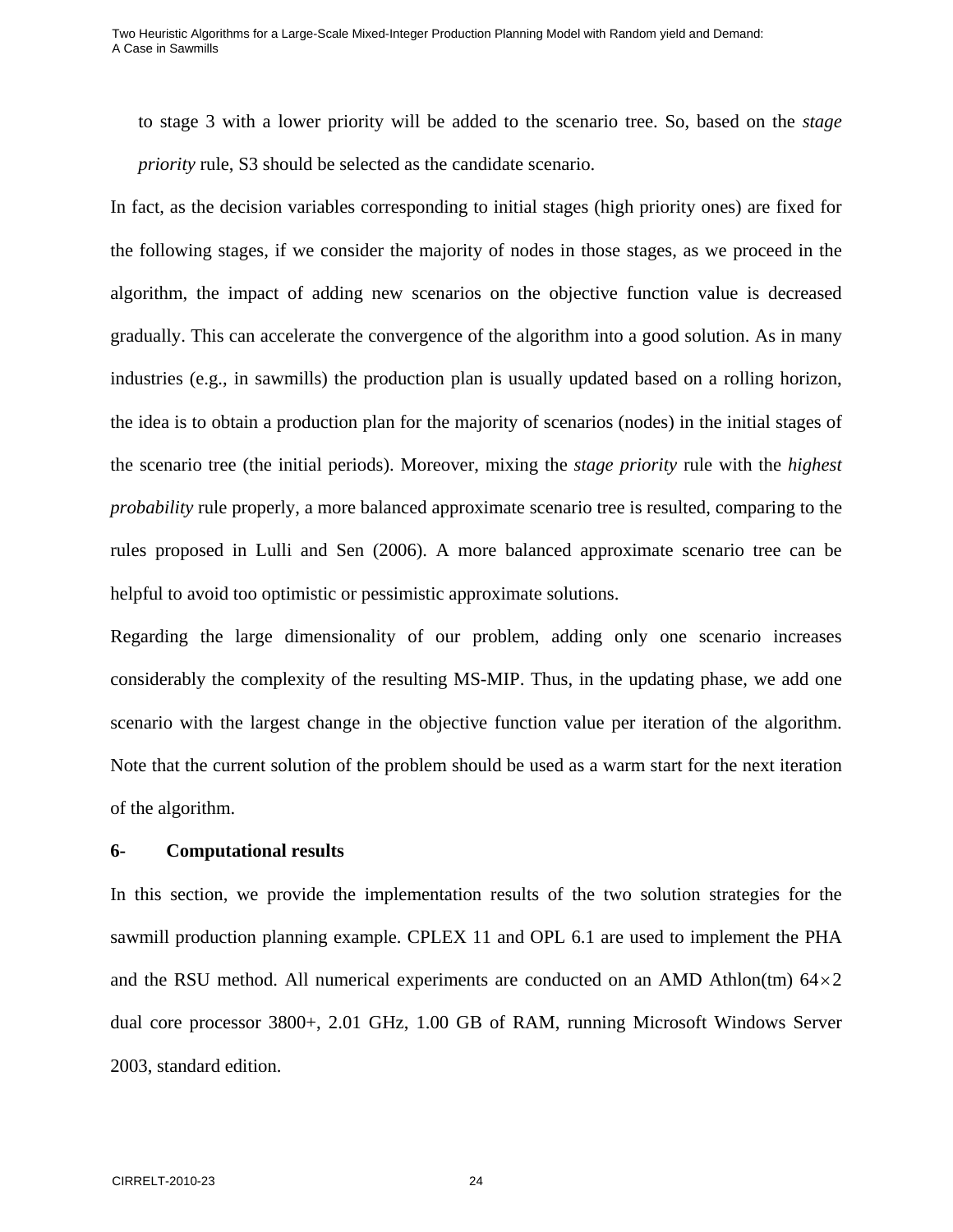### *Solution strategy 1 (the progressive hedging algorithm)*

As it was mentioned in section 4, at iteration 0 of the PHA, the scenario MIP sub-problems are solved to find good integer solutions. Each scenario sub-problem at iteration 0 includes 22,500 constraints and 44,341 decision variables. Good integer solutions which are very close to the optimal one are found by considering a 3000 seconds global time limit for the MIP solver in CPLEX 11. It should be noted that the MIP solver of CPLEX 11 stops in about 17000 seconds to find an optimal integer solution with a very small optimality gap. However, this solution is not significantly different with the best integer solution found after 3000 seconds. The implementable solutions are computed for the nodes of the demand scenario tree at stages 2 and 3 by averaging the solutions for corresponding scenarios. In the following iterations, the penalty terms are added into the objective function of each scenario sub-problem to hedge against the nonanticipatipativity. Each scenario MIQP sub-problem includes 23,180 constraints and 45,021 decision variables. The MIQP solver of CPLEX 11 is used to find the optimal solution, which results the optimum in about 2000 seconds. It was shown in Løkketangen and Woodruff (1996) that the PHA is not sensitive to parameter *r* values. By considering  $r=0.6$ , the PHA converges for all integer variables after 3 iterations, which is quite fast. Thus, we did not consider larger values of *r*. After fixing the binary variables in the deterministic equivalent model at their converged values, this model is solved for continuous decision variables. The optimal solution has an objective function value (cost) equal to 2,565,031. As it was mentioned in section 4, the converged solution of the PHA in a non-convex case is a local optimal one for the MS-MIP model, thus its objective value can be considered as an upper bound for the optimal solution.

It would be worth mentioning that we also examined a tabu search (TS) algorithm for general MIP models with the search on integer variables (see for example, Pedroso, 2005; Huang et al., 2003) to solve the MIP and MIQP scenario sub-problems in the PHA, instead of solving them by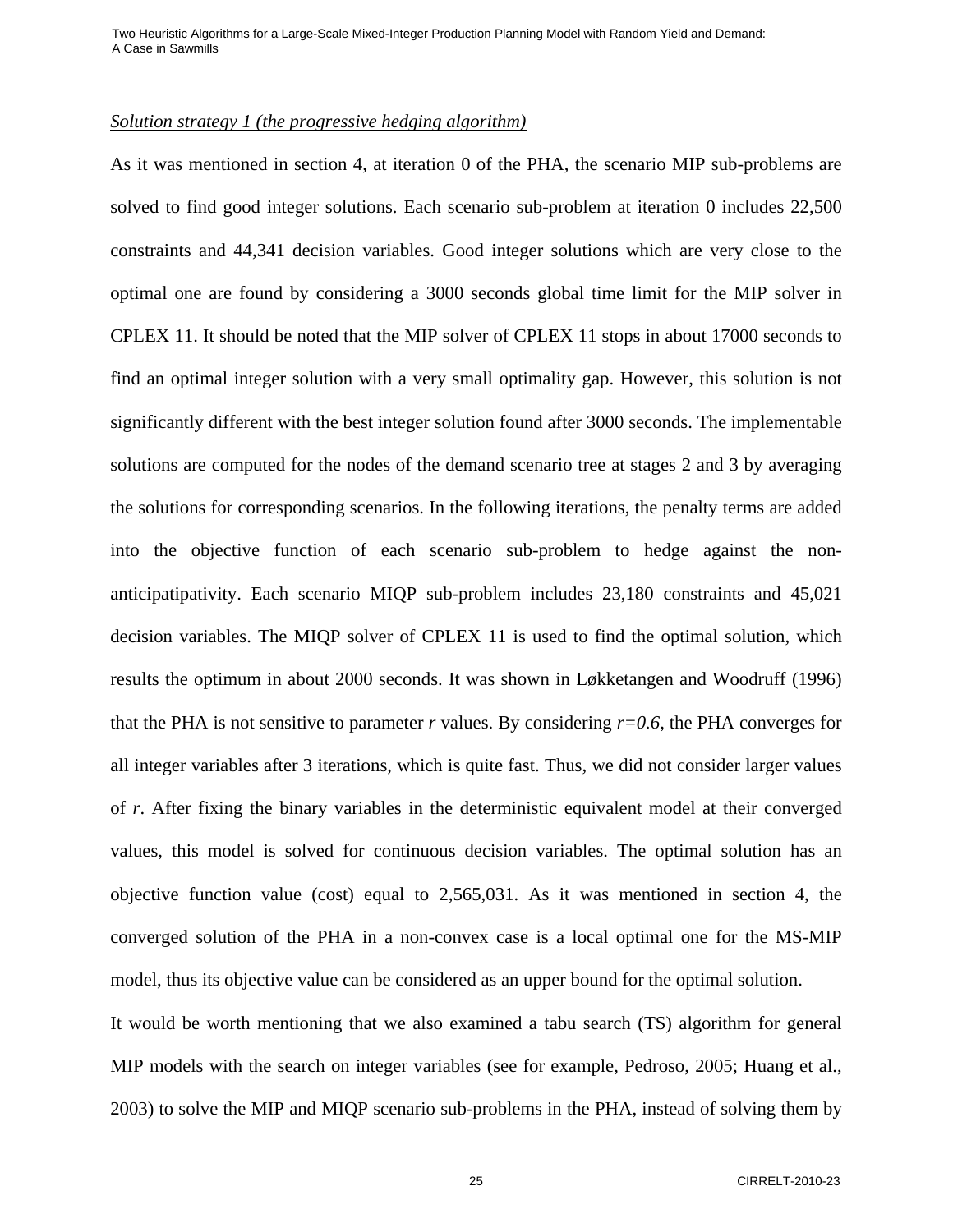CPLEX. However, the TS did not succeed to converge into a good solution faster than CPLEX11, since at each iteration a number of relaxed large-scale LP and QP models should be solved to optimality.

#### *The solution strategy 2 (the revised scenario updating method)*

The algorithm is initiated by considering 3 scenarios (among 27) based on the *dissimilarity* rule (i.e., three scenarios with the highest, average and the lowest objective function values are selected). At the following iterations, the candidate scenario is selected based on the *stage priority* and the *highest probability* rules by putting more emphasis on the *stage priority* rule. It should be mentioned that for each scenario sub-tree in each iteration of the RSU algorithm the deterministic equivalent model represented by compact formulation is solved by the MIP solver of CPLEX 11. Table 1 summarizes the results of scenario updating method for the sawmill example. The third column in table 1 indicates the size of model (8)-(14) for each scenario subtree and column 4 corresponds to its objective function value. Column 5 indicates the estimated upper bound on the objective function value by adding the candidate scenario selected based on the mentioned rules. The sixth column corresponds to the relative gap between the estimated upper bound and the current objective function value. Positive values in this column indicate a decline in the objective function value while the negative gaps indicate an improvement, after adding the candidate scenario. As it can be observed from table 1, as the algorithm proceeds, the gap between the expected cost of the new sub-tree by the current one decreases. Finally, at iteration 5, the values of this gap computed for 4 candidate scenarios (with the highest stage priority and probability) are negligible. Thus, it can be concluded that adding more scenarios to the current scenario tree would not affect the objective function value significantly and the current solution can be considered as a good approximate one. It would be worth mentioning that at iteration 5, 100%, 78% and 27% of nodes corresponding to stages 2, 3 and 4 in the scenario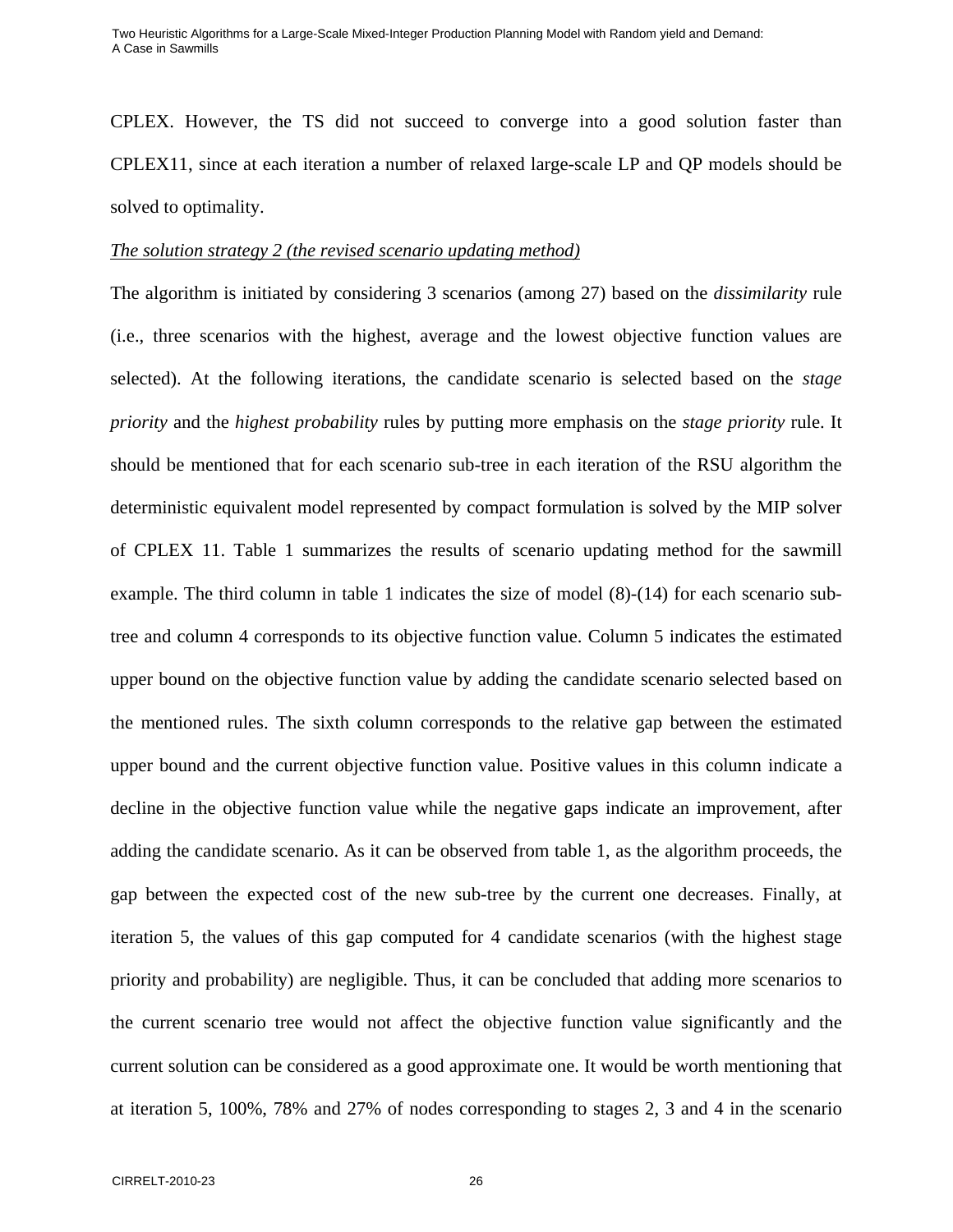tree described in section 3 are taken into account. Moreover, at initial iterations, we found an approximate solution for the reduced model in step 1 of the algorithm by limiting the global time of the MIP solver in CPLEX. Only at the last iteration, the problem is solved for the optimal solution.

It should be mentioned that by using the scenario selection rules in Lulli and Sen (2006) the algorithm did not convergence until iteration 6.

### Insert table 1 here.

The obtained results demonstrate the efficiency of the applied scenario selection rules (stage priority and the highest probability) in the RSU method in convergence after a quite small number of iterations. The comparison between the approximate solution of the RSU method with the local optimal solution of the solution strategy 1 (PHA), indicates a 14% gap between this approximate solution and the upper bound of the optimal objective value. Regarding that the approximate solution is obtained by considering less than 30% of scenarios and 50% on nodes in the original scenario tree, it can be considered as a good solution which can be obtained considerably faster than a local optimal solution (by PHA).

Finally, we believe that the approximate solution of the RSU method in this example can be considered as a lower bound for the optimal solution. Using the stage priority and the highest probability rules for scenario selection in the RSU method, only 2 nodes are not considered at stage 3 (a low demand after an average demand at stage 2 and a high demand after a low demand at stage 2). Thus, we can conclude that the obtained solution is quite realistic till stage 3. However, since at stage 4 only 25% of scenarios (nodes) are taken into account we can expect that the real expected cost (the optimal objective value) be higher than the cost obtained by RSU method.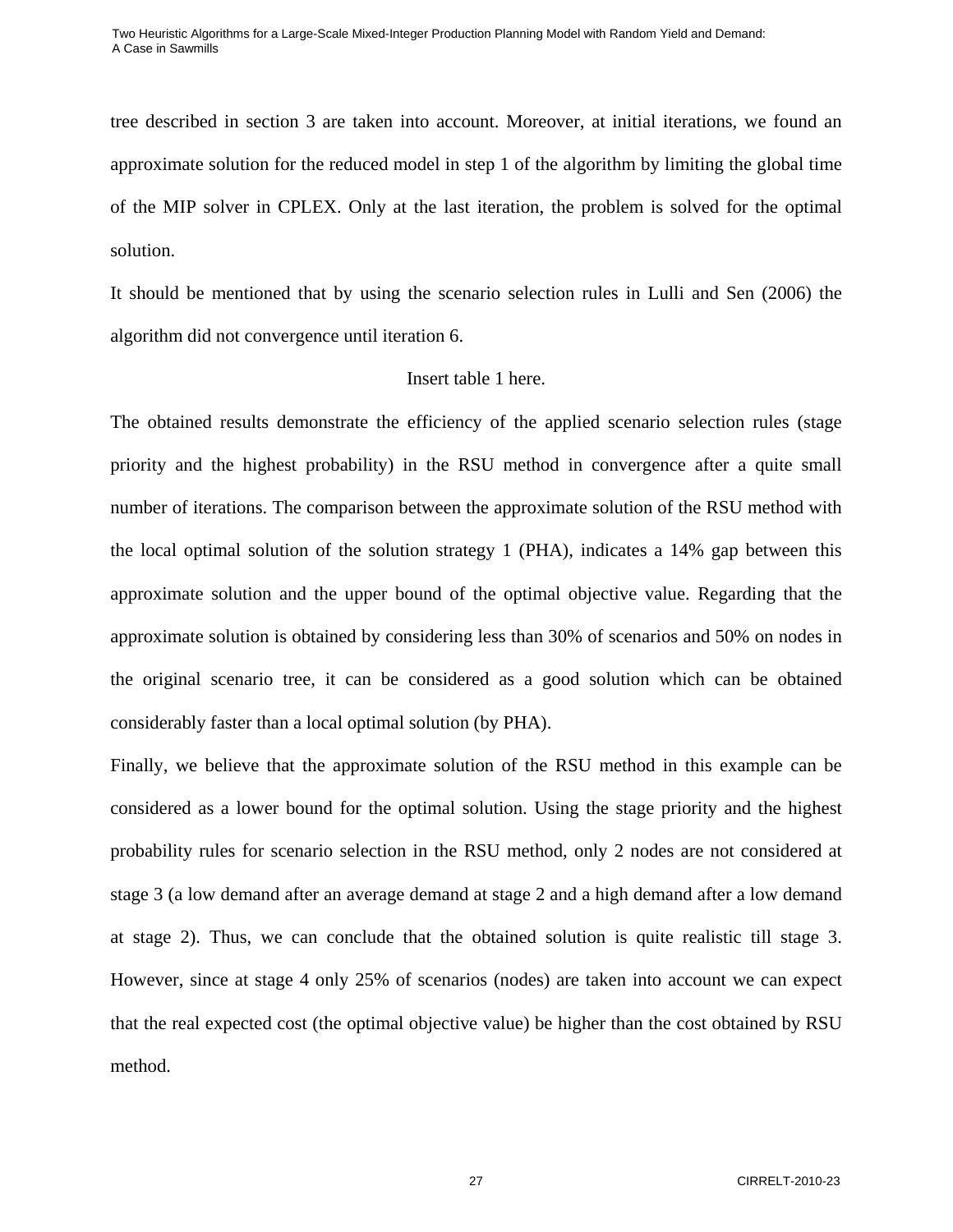### **7- Conclusion**

In this paper, we used two solution strategies to find good solutions for a large-scale multi-stage stochastic mixed-integer production planning problem under uncertainty in products demands and processes yields. The deterministic equivalent model by considering all scenarios for random yield and demand could not be solved by CPLEX, regarding its large dimension. The first algorithm is based on the progressive hedging algorithm (PHA) which is used for the integer variable convergence. The scenario sub-problems are solved for optimality by CPLEX 11. The obtained solution is an upper bound for the optimal objective value. The second algorithm is a scenario updating method (Lulli and Sen, 2006) revised in two directions. First, we verified the efficiency of bounds proposed in the algorithm for MS-MIP models with full recourse. We used only the proposed upper bound in the algorithm. Moreover, we modified the scenario selection rules and we proposed a new rule to improve the rate of convergence and the quality of the solution. As the case study, production planning under the uncertainty in raw material (log) quality and product (lumber) demand in a realistic scale prototype sawmill was considered. The computational results indicated that the revised scenario updating algorithm converges in quite small number of iterations. Moreover, the approximate solution which is obtained by considering a small portion of scenarios in the original scenario tree has an acceptable gap with the upper bound found by the PHA.

The revised scenario updating method should be applied for more examples of multi-stage stochastic MIP models with different scenario trees for a complete validation of the proposed modifications. Moreover, heuristic algorithms which are able to find good integer solutions for general (without a special structure) MIP and MIQP scenario sub-problems should be developed and applied in the PHA to reduce the execution time of this algorithm. Implementing the PHA on parallel machines can also reduce significantly the running time.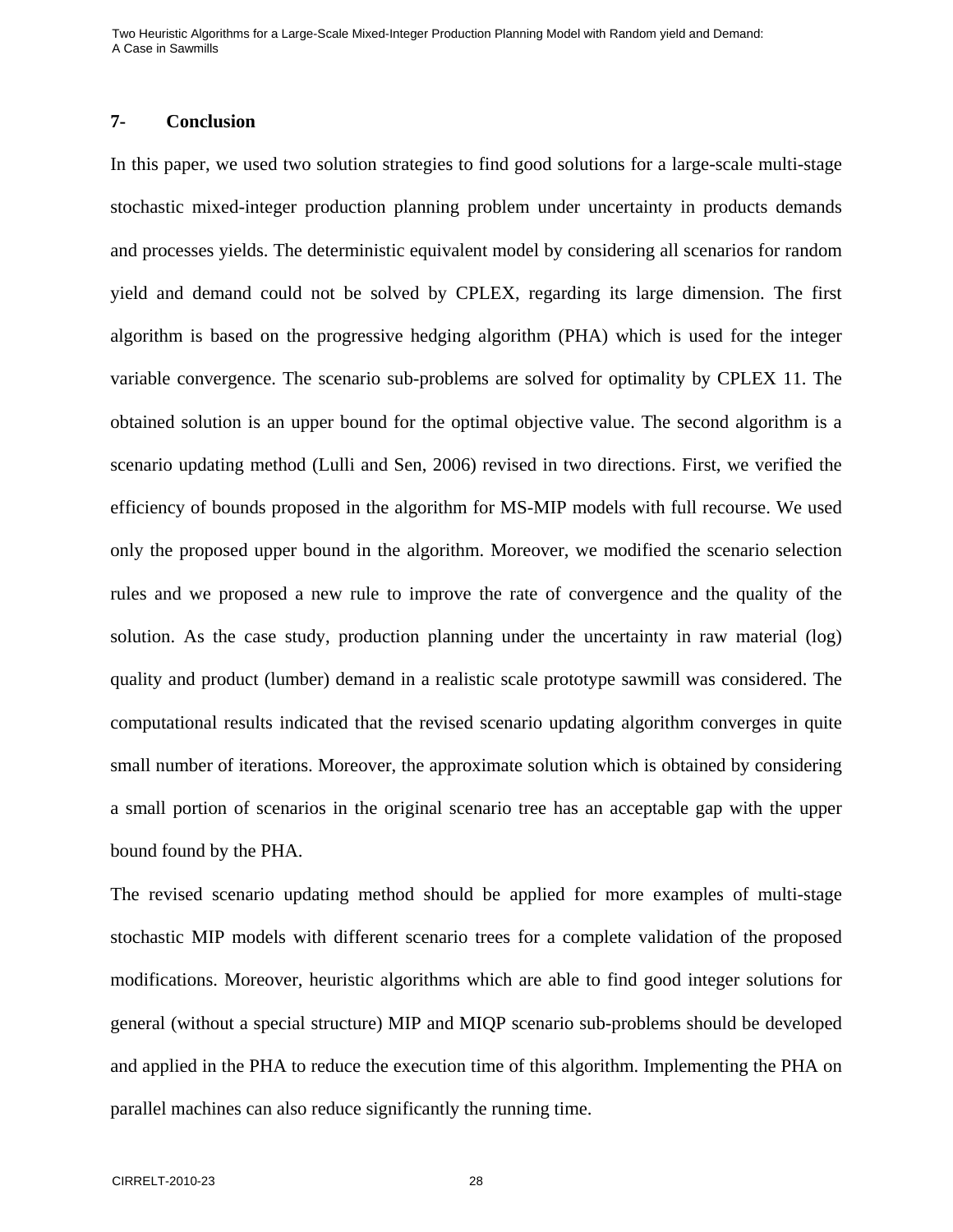#### **Acknowledgment**

This work was supported by FOR@C research consortium of Université Laval.

#### **References**

Bakir, M.A., and Byrne, M.D., 1998. Stochastic linear optimization of an MPMP production planning model. International Journal of Production Economics 55, 87-96.

Birge, J.R. and Louveaux, F., 1997. Introduction to stochastic programming. New York: Springer.

Brandimarte, P., 2006. Multi-item capacitated lot-sizing with demand uncertainty. International Journal of Production Research 44(15), 2997-3022.

Cranic, T.G., Fu, X., Gendreau, M., Rei, W., and Wallace, S.W., 2009. Progressive hedging – based meta-heuristics for stochastic network design. CIRRELT-2009-03 working document.

Dupačová, J., 1995. Postoptimality for multi-stage stochastic linear programs. Annals of Operations Research 56, 65-78.

Escudero, L.F., Kamesam, P.V., King, A.J., and Wets, R.J-B., 1993. Production planning via scenarios. Annals of Operations Research 34, 311- 335.

Haugen, K.K., Løkketangen, A., and Woodruff, D.L., 2001. Progressive hedging as a metaheuristic applied to stochastic lot-sizing. European Journal of Operational Research, 132, 116- 122.

Huang, K., 2005. Multi-stage stochastic programming models for production planning. Dissertation, School of Industrial and Systems Engineering, Georgia Institute of Technology.

Hung, Y-F., Chen, CH-P., Shih, CH-CH., and Hung, M-H., 2003. Using tabu search with candidate list to solve production planning problems with setups. Computers & Industrial Engineering, 42, 615-634.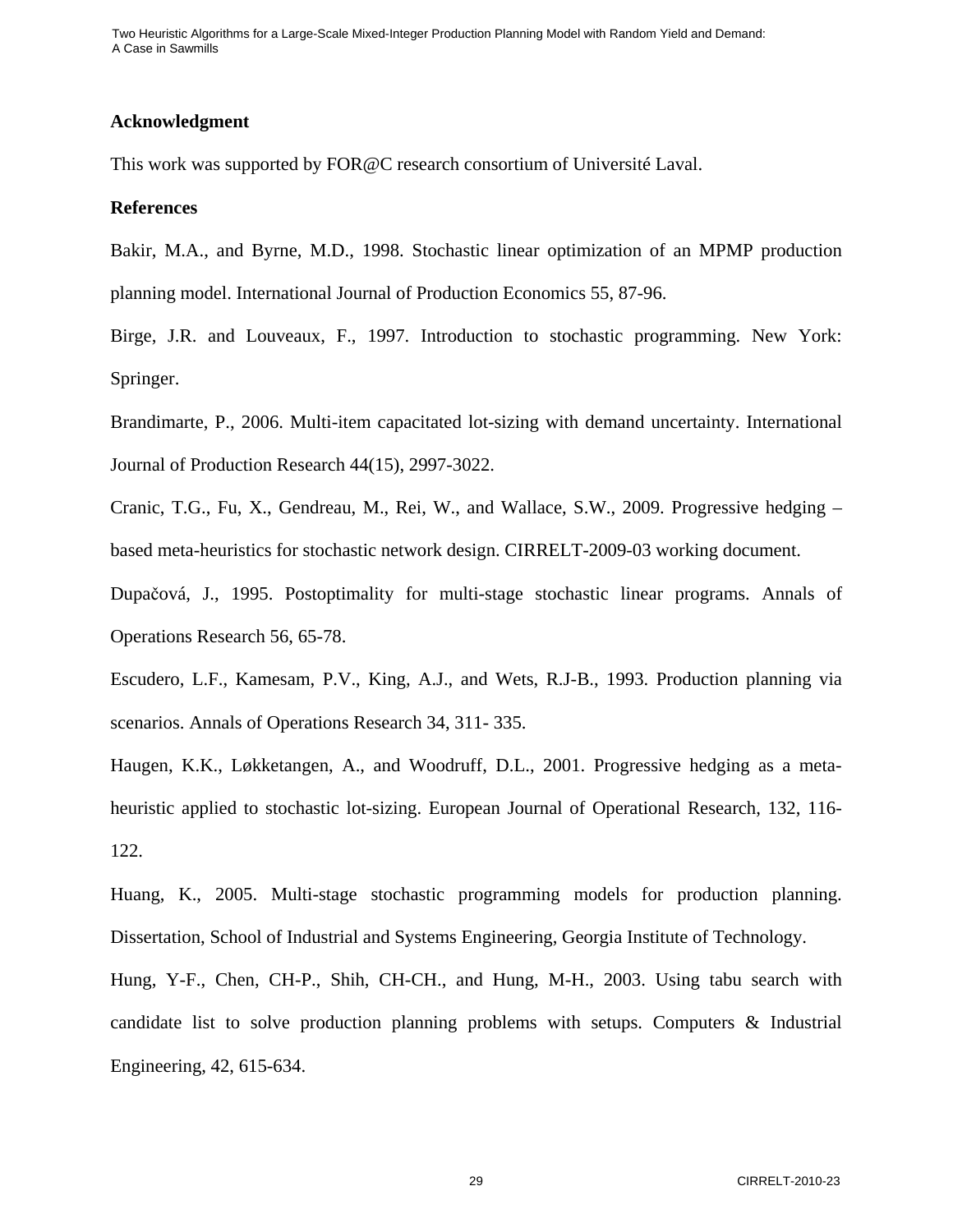Kazemi Zanjani, M., Ait-Kadi, D., and Nourelfath, M., 2010a. Robust production planning in a manufacturing environment with random yield: A case in sawmill production planning. European Journal of Operational Research 201, 882-891.

Kazemi Zanjani. M., Nourelfath, M., and Ait-Kadi, D., 2010b. A multi-stage stochastic programming approach for production planning with uncertainty in the quality of raw materials and demand. International Journal of Production Research, doi: 10.1080/00207540903055727.

Kazemi Zanjani, M., Nourelfath, M. and Ait-Kadi, D., 2010c. Production planning with uncertainty in the quality of raw materials: A case in sawmills. Journal of Operations research Society, doi: 10.1057/jors.2010.30.

Klein Haneveld, W.K., and van der Vlerk, M.H., 1999. Stochastic integer programming: General models and algorithms. Annals of Operations Research 85, 39-57.

Leung, S.C.H., Tsang, S.O.S., Ng, W.L., and Wu, Y., 2007. A robust optimization model for multi-site production planning problem in an uncertain environment. European Journal of Operational Research 181(1), 224-238.

Løkketangen, A. and Woodruff, D.L., 1996. Progressive hedging and tabu search applied to mixed-integer (0,1) multi-stage stochastic programming. Journal of heuristics 2, 111-128.

Lulli, G. and Sen, S., 2004. A branch-and-price algorithm for multi-stage stochastic integer programming with application to stochastic batch-sizing problems. Management Science 50, 786- 796.

Lulli, G. and Sen, S., 2006. A heuristic procedure for stochastic integer programs with complete recourse. European Journal of Operational Research 171, 879-890.

Miller, A.C. and Rice, T.R., 1983. Discrete approximations of probability distributions. Management Science 29(3), 352-362.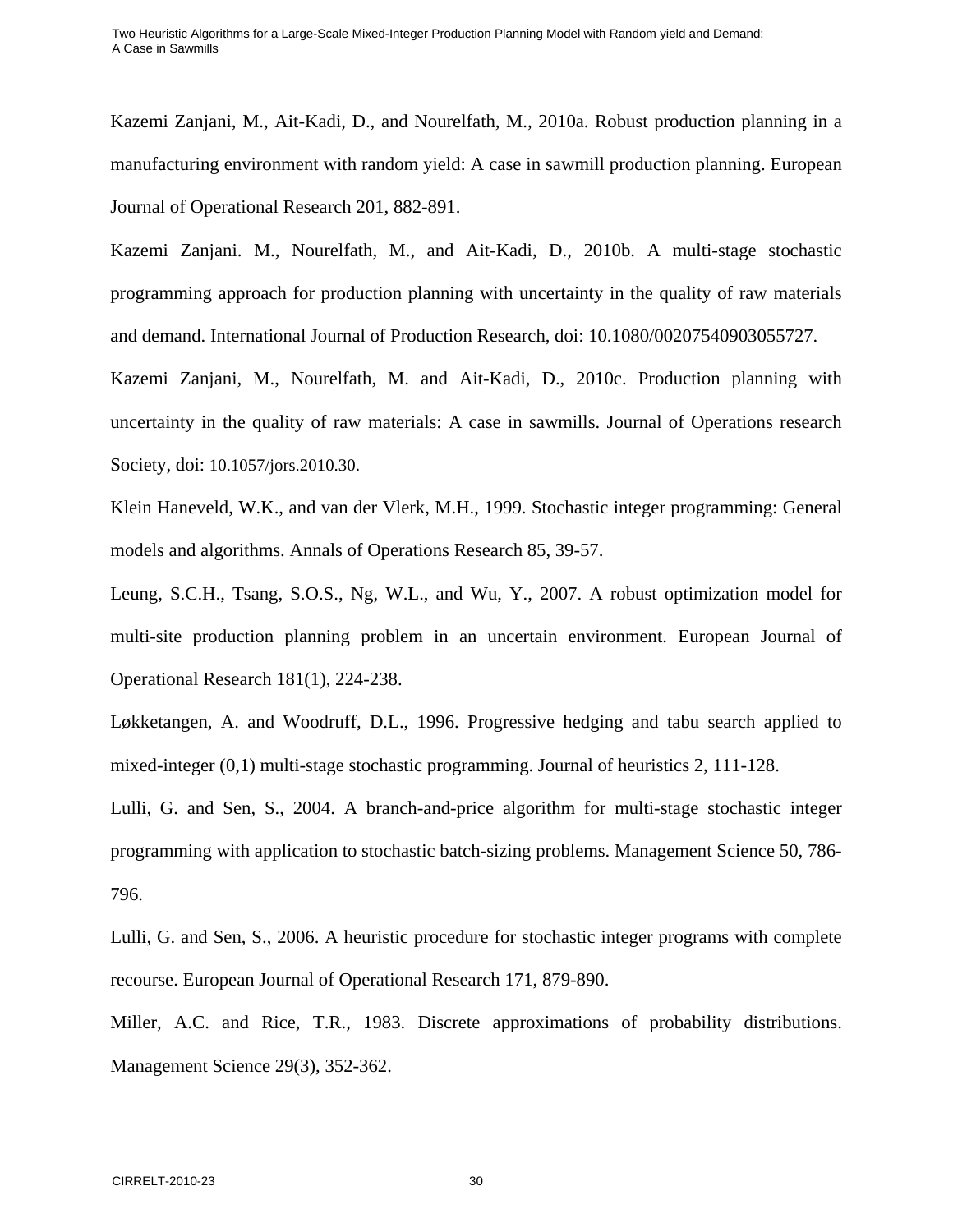Mula, J., Poler, R., Garcia-Sabater, J.P. and Lario, F.C., 2006. Models for production planning under uncertainty: A review. International Journal of Production Economics 103, 271-285.

Mulvey, J.M., Vanderbei, R.J. and Zenios, S.A., 1995. Robust optimization of Large-scale systems. Operations Research 43(2), 264-281.

Pedroso, J.P., 2005. Tabu search for mixed-integer programming. In: Sharda et al., Metaheuristic Optimization via Memory and Evolution, chapter 11, 247-261.

Rockafellar, R.T. and Wets, R.J-B., 1991. Scenarios and policy aggregation in optimization under uncertainty. Mathematics of Operations Research 16(1), 119-147.

Schultz, R., 2003. Stochastic programming with mixed-integer variables. Mathematical programming 97, 285-309.

Sen, S., 2003. Algorithms for stochastic mixed-integer programming models. Stochastic Integer Programming Handbook, Dordrecht.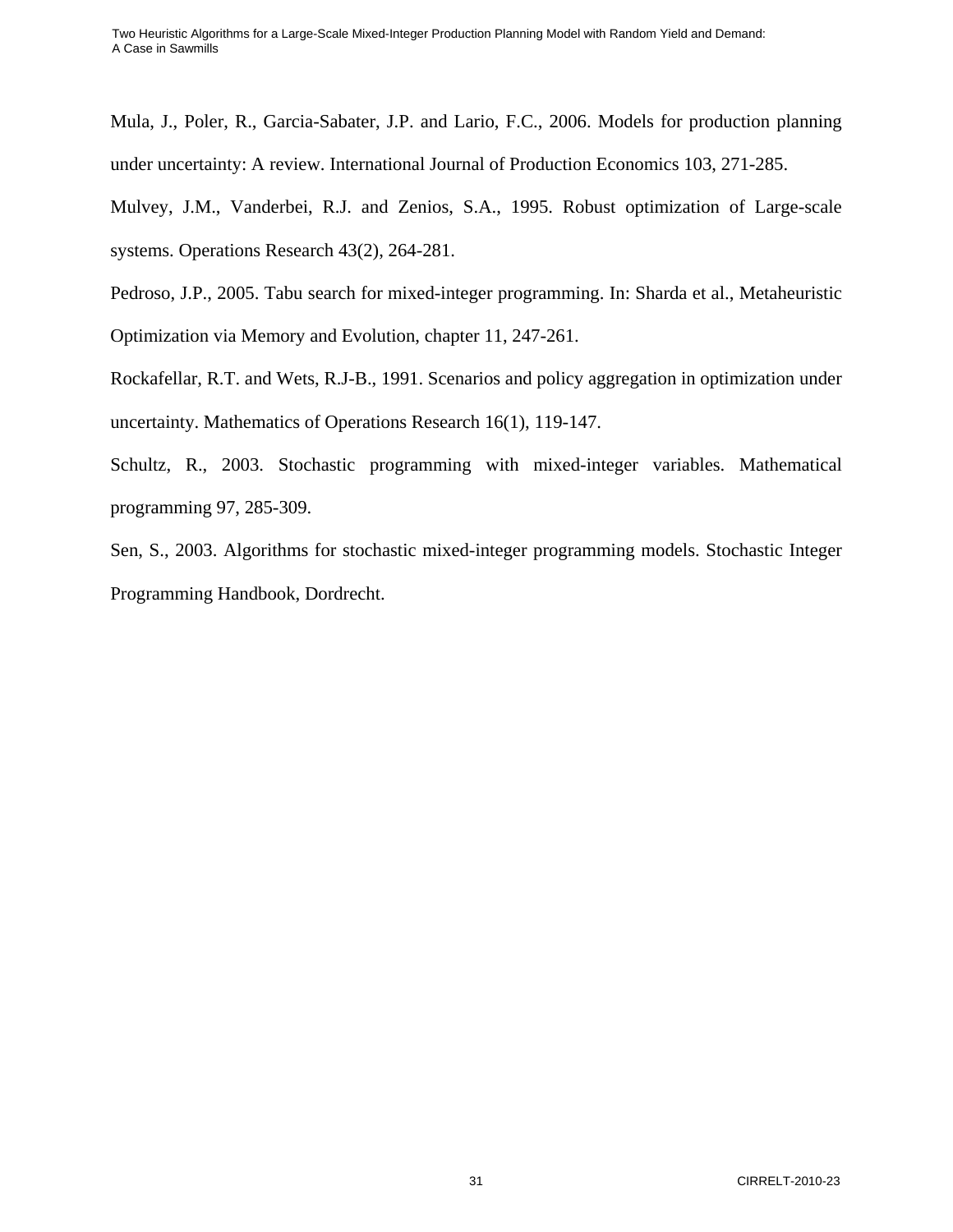# **Figures**



*Figure 1. Scenario tree for the random demand*